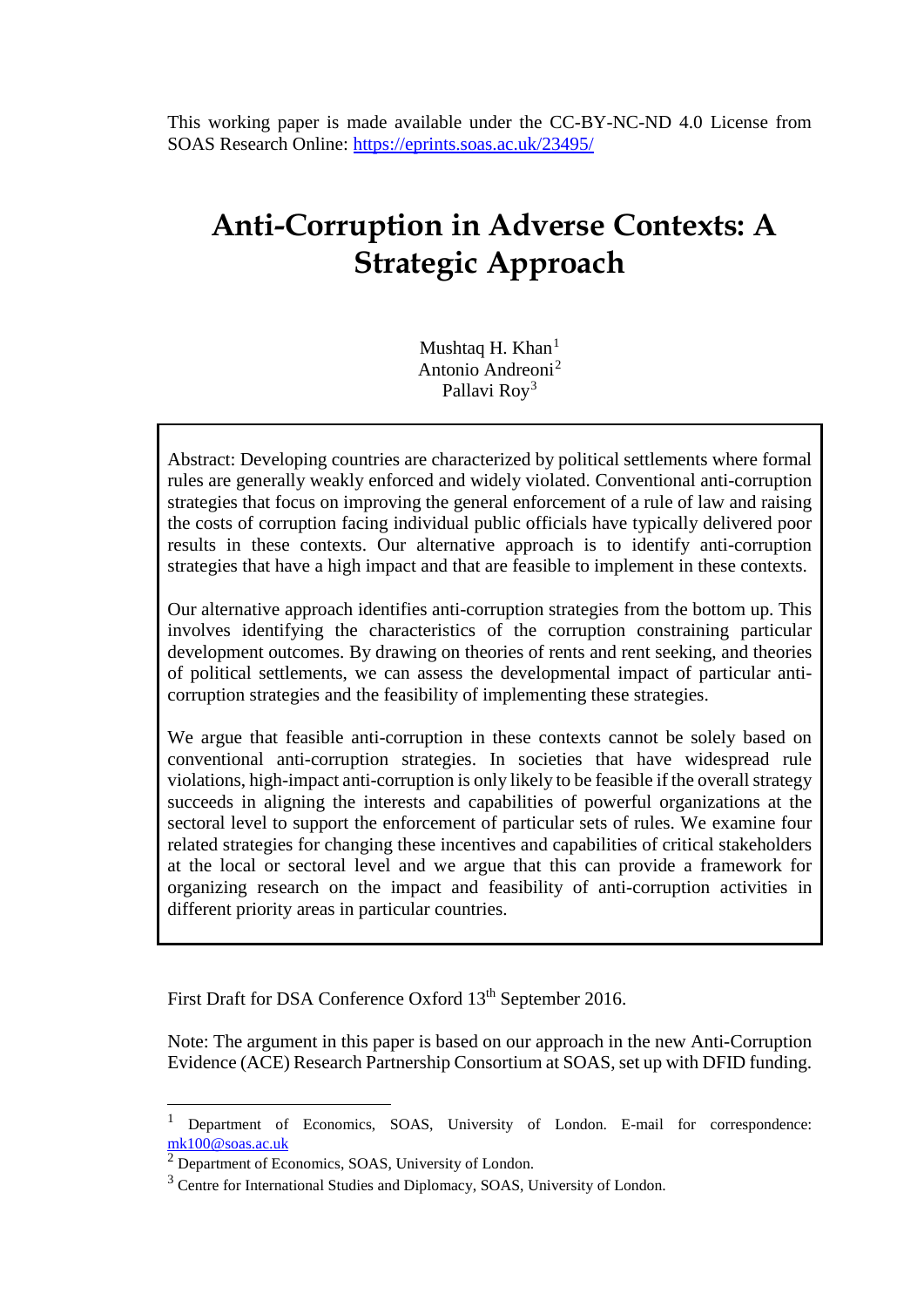#### **1. Introduction**

Corruption is closely related to the weak enforcement of a rule of law. Corruption involves different types of rule-violations by bureaucrats, politicians and businesses where power is misused for private benefit. Not surprisingly, corruption is also strongly correlated with the weak enforcement of formal institutions in general, including property rights and the formal rules of politics. All of these in turn also appear to be strongly correlated with the level of development of the country's productive structure. Countries that have high levels of corruption are likely to have weak property rights, a weak rule of law, high levels of corruption, informal political rents, and low levels of productive capabilities (even if they sometimes have high per capita incomes as a result of natural resources). These correlations raise important questions and challenges for policy.

Causality clearly runs in both directions. Low levels of development make it difficult to fight corruption and enforce formal rules, for instance because resources and incentives for enforcement are limited. At the same time, high levels of corruption can work in the opposite direction: slowing down development by reducing and distorting productive investments, thereby making it difficult to achieve the high levels of development that would make overall reductions of corruption possible. This means there has to be some forms of effective anti-corruption even at lower levels of development. However, the effects of weak productive capabilities on constraining enforcement capabilities in traditional anti-corruption strategies have often been seriously underestimated. Designing effective policies therefore requires a strategic rethinking of anti-corruption strategies.

In our argument, two systemic problems linked to the nature of *political settlements* in developing and emerging countries make it difficult to implement the usual top-down anti-corruption strategies where improvements in enforcement capabilities, stricter punishments, and changes in incentives and costs of corruption are attempted across the board (Khan 1995, 2004, 2005a, 2005b, 2010, 2012).

First, formal rules and across-the-board anti-corruption strategies are only likely to be effectively enforced when their enforcement is aligned with the interests of powerful organizations in the country. When is this likely? Countries become more advanced as they acquire a more diverse set of productive organizations in different sectors and activities. As these organizations become more productive, they also become more powerful. They pay more taxes, fund political parties, employ more people and therefore begin to have a greater say in what politicians and bureaucrats do. The growing complexity of the economy also means that more and more of these organizations begin to have an interest in the enforcement of the formal rules required to conduct complex businesses and transactions. More economically developed societies therefore have a greater number and diversity of organizations that both have the *incentive* to want rule enforcement in general and have the *power* to do something about it. In contrast, the organizations that are powerful in less developed societies are fewer in number, and more importantly, less dependent on competitiveness and market transactions for their revenues. They can feasibly interact with each other in informal ways and generate rents through political connections. If the most powerful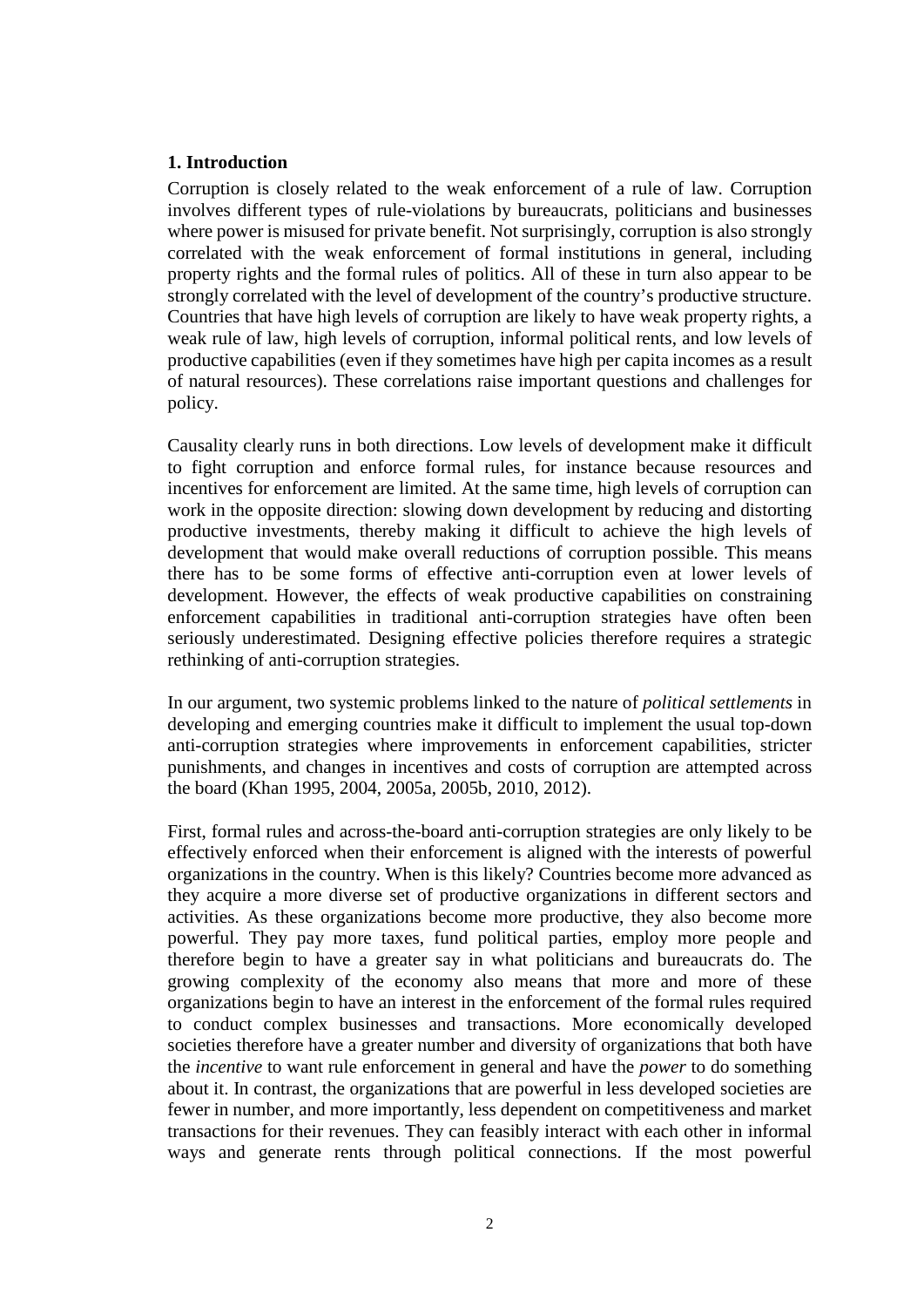organizations in a country do not want the enforcement of formal rules, it is unlikely that a rule of law will emerge simply through enforcement efforts from above.

Secondly, as countries become more productive and diversified, political parties can raise enough revenues through formal taxation and legal political contributions to maintain their organizations and political constituencies. Parties in advanced countries have to raise revenues from a great diversity of business interests and sectors and this sets a limit to special privileges that can be granted. These characteristics ensure that political parties have both the *ability* to be rule-following (because taxes and legal resources are substantial) and face the *compulsion* to follow rules (because ruleviolating parties can lose significant sources of funding) and this makes them rulefollowing in their own interest. It is not just the quantum of revenue but also the diversity of sources that is important. When many sectors and firms are powerful, special privileges for a few will be effectively opposed by many others. This is why if a developing country has lot of tax revenue from one or two sources it does not necessarily become rule-following. More typically, in poorer countries, political parties can only raise significant revenues in informal and rule-violating ways, and when in power, the most feasible way of rewarding their supporters is to allow them to violate more rules. In these contexts, it is difficult for political leaders to exercise 'political will' to enforce rules when their tenure depends on doing otherwise.

Without broad support for generalized rule-following behaviour in a society, either from powerful economic or political organizations, anti-corruption strategies that assume that it is possible to enforce generalized rules are likely to be poorly implemented in practice. A feasible anti-corruption strategy in such contexts should instead be to *sequentially attack specific instances of corruption where the anticorruption strategy is both feasible and has a high impact on development.* To be feasible, there has to be some combination of feasible policy change, institutional adjustment or the mobilization of existing organizations or the creation new ones, which together create sufficient support for the enforcement of *particular anti-corruption strategies*. When these bottom-up anti-corruption strategies target important areas of development, they can enable more productive investments and activities, better developmental outcomes and more inclusive growth, and eventually help to create a broader-based productive economy with more power centres with a growing interest in the enforcement of generalized formal rules. This in turn will make possible successively more ambitious anti-corruption strategies, ultimately making strategies for improving generalized rule-enforcement through the enforcement of a rule of law or society-level transparency and accountability more likely to work.

The immediate anti-corruption priorities will depend on the sectors and processes that are most important for sustaining inclusive growth in particular countries. Identifying high-impact anti-corruption activities is very important if the effort invested in anticorruption is to be justified. A common error here is to equate the impact of corruption with the magnitude of bribes. An activity with relatively small bribes can have a high development impact, for instance if relatively small bribes prevent the enforcement of regulations on food adulteration and result in deaths and illnesses or lower the quality of health and education services. In contrast, activities with significant bribes may sometimes have a lower impact. For instance, some profit-sharing transfers from businesses to politicians *may* have a lower negative impact on development if the productivity of investments is not too adversely affected. A high-impact anti-corruption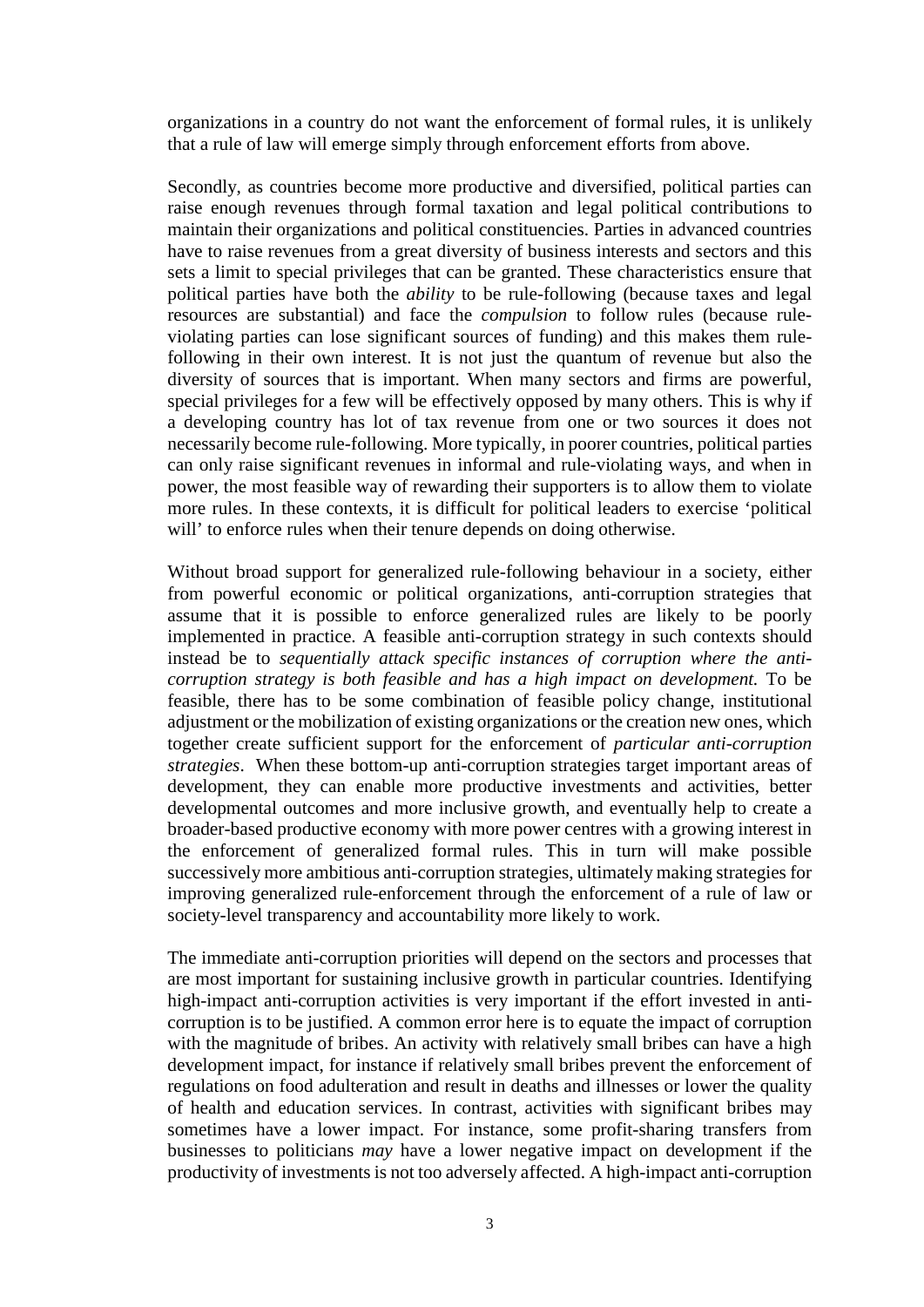approach therefore has to identify anti-corruption priorities on the basis of a transparent assessment of impact, and from these, target the ones where anti-corruption is most feasible. The priority areas can differ across countries depending on the structures of their economies and the drivers of growth in these contexts. Anti-corruption policy has to identify how corruption may be blocking sustainable development and assess the feasibility of strategies to address these constraints given the configuration of interests affected by potential anti-corruption strategies.

The paper is organized as follows. Section 2 summarizes some of the limitations of existing approaches to anti-corruption, section 3 outlines our alternative approach for identifying feasible and high-impact anti-corruption strategies. Section 4 summarizes four clusters of feasible and high-impact anti-corruption strategies identified on the basis of our previous work and finally, section 5 summarizes the research agenda that emerges for developing theory and evidence in a number of anti-corruption evidence (ACE) clusters in our ACE research programme.

#### **2. Limitations of conventional anti-corruption approaches**

Conventional anti-corruption strategies have attempted to attack corruption by improving rule-following behaviour across the board, and in particular, rule-following behaviour by public officials. The first strategy that has informed conventional anticorruption approaches has been to strengthen the general enforcement of a rule of law and the enforcement of property rights. This strategy has been supported by evidence that appeared to show correlations between institutional characteristics of societies like the degree to which the rule of law is enforced and their levels of corruption (Ades and Di Tella 1996; Rauch and Evans 2000; Treisman 2000; World Bank 2000; Lambsdorff 2005). A second strategy that has also informed conventional approaches has been driven by microeconomic principal-agent models that argued that asymmetric information may allow public officials to subvert the public purpose by engaging in corruption in their own self-interest. The policy response that follows from this perspective is to attempt to change the behaviour of bureaucrats with changes in incentives like better pay structures, better monitoring and stricter punishments (Rose-Ackerman 1978; Klitgaard 1988; Andvig and Moene 1990; Huther and Shah 2000; Spector 2005).



<span id="page-3-0"></span>Figure 1 Conventional Anti-Corruption Approaches

The most common conventional approaches to anti-corruption are therefore based on a combination of strategies to improve the enforcement of formal rules across the board, together with policies that seek to change the cost-benefit calculations of individual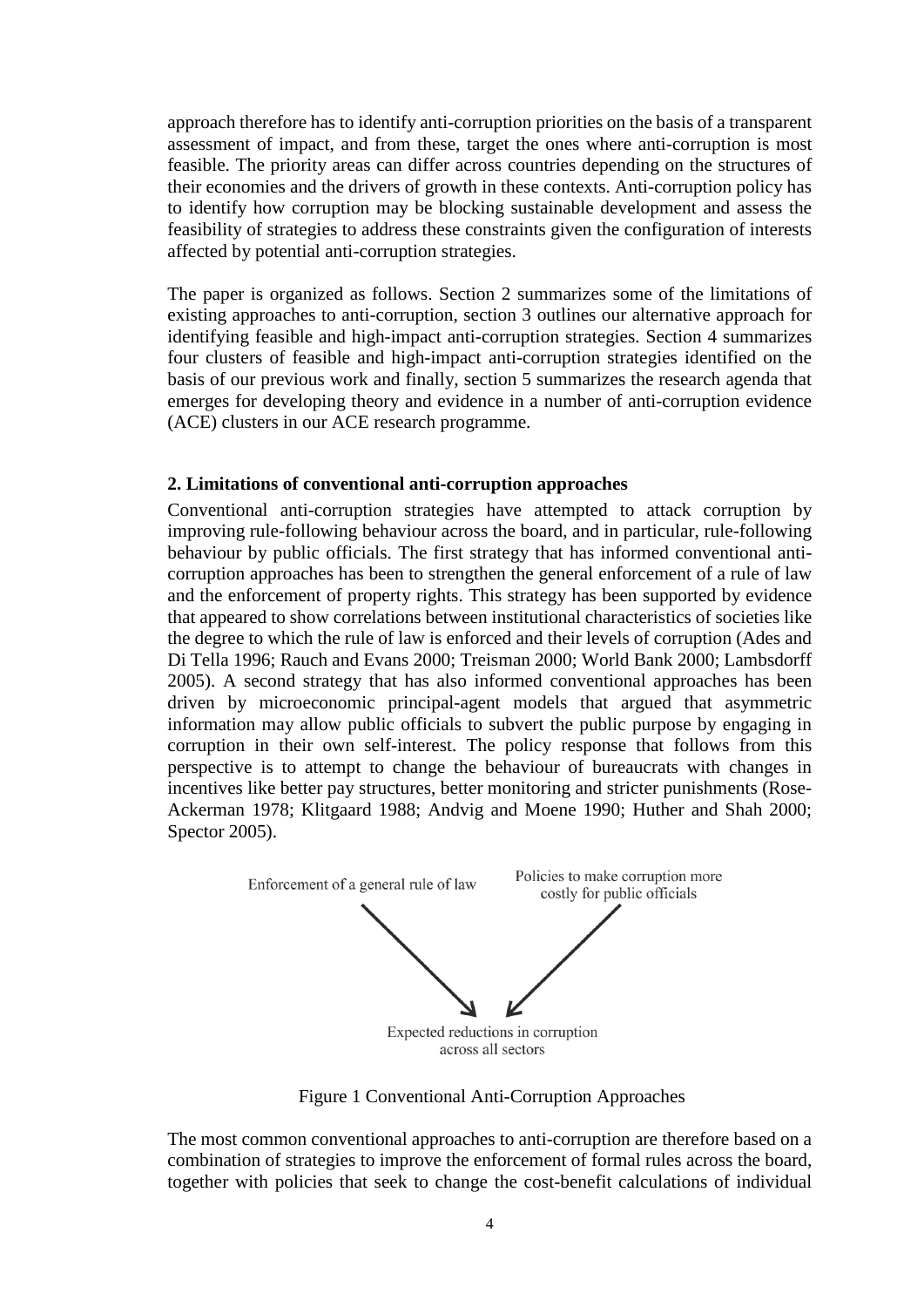public officials, as summarized in [Figure 1.](#page-3-0) However, neither approach has delivered satisfactory results because they did not recognize that anti-corruption strategies in developing countries have to be designed to be effective in contexts where generalized rule-following cannot be achieved for structural reasons of the type discussed earlier. If reforms cannot immediately change the characteristics of societies so that they become generally rule-following, then anti-corruption strategies that assume that this can be done are likely to fail. Moreover, strategies that seek to change the behaviour of individual bureaucrats are also likely to fail if they ignore the fact that these public officials are operating in networks and social contexts where rule-following behaviour is widely flouted. Indeed individual bureaucrats or politicians who insist on following rules are likely to be removed or ostracized by their peers and superiors.

The characteristics of political settlements in developing countries that prevent generalized rule-following behaviour may still be contested by some (for instance Acemoglu and Robinson 2012) but the limitations of standard anti-corruption strategies are now widely recognized and the underlying reasons are entirely consistent with our analysis of political settlements. For instance, a DFID review of anti-corruption strategies shows that most anti-corruption strategies failed because they ignored critically important policy *interdependencies.* These interdependencies include those between individual calculations by public officials at the micro-level and political, social and cultural structures at the macro-level and interdependencies between different policies that were targeted by anti-corruption strategies and many other policies and institutions that could not be targeted but which nevertheless collectively resulted in the persistence of corruption (DFID 2015). This is a recognition that in a society where there is a general absence of rule-following behaviour, focusing on the enforcement of generalized rules, or attempting to change the behaviour of individuals with targeted incentives is very likely to fail.

A related aspect of the problem with conventional anti-corruption strategies is that they do not distinguish between *policy variables*, which are variables that decision-makers can change (including some institutions and organisations), and the institutional, organisational and political *characteristics* of countries that are outcomes of gradual evolutionary changes that lead to important structural transformations over time. The latter cannot be immediately changed by policy. The quality of the 'rule of law' in a country, or the 'independence of its judiciary' are examples of institutional characteristics that are outcomes of complex processes that involve many interdependent institutions and organizations, and are not immediate policy variables. A policy-maker cannot 'decide' to improve the rule of law in a society where enforcement is weak. Evidence collected on the basis of flawed analytical models can show correlations between corruption and a series of other 'variables', but if these are not policy variables, this evidence is not very useful in telling policy-makers what they can do.

#### *Rents and political settlements*

There are two critical and closely related sets of theoretical insights that we believe have to be incorporated in a research programme to deliver policy-relevant anticorruption evidence and analysis (Khan 2002, 2006a, 2006b). The aim of feasible anticorruption strategies is to identify combinations of institutional, organizational and policy changes that can actually be implemented in particular contexts, and which taken together, can reconfigure incentives and organizational capabilities at a specific sectoral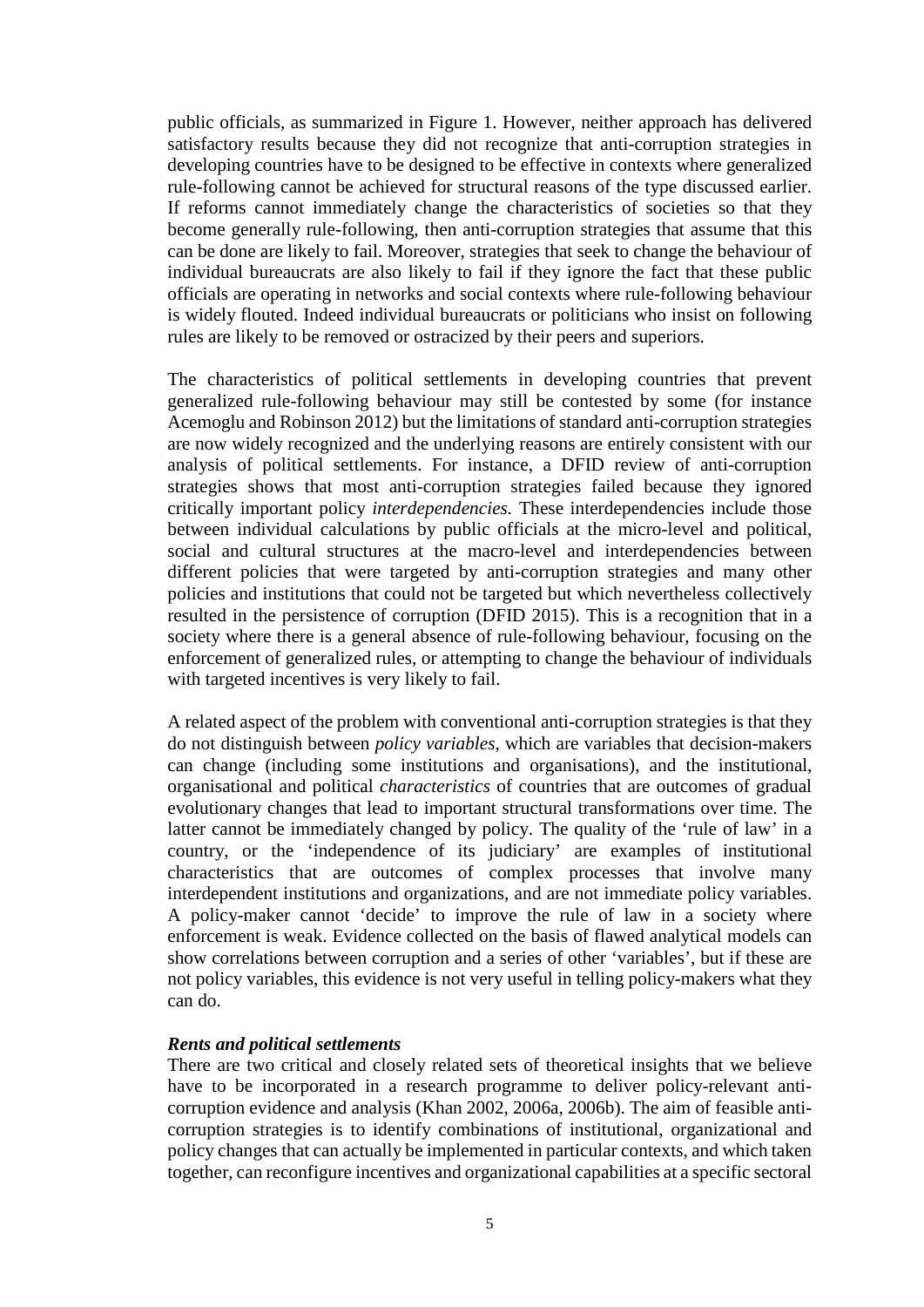level to achieve an improvement in developmental outcomes by ruling out some damaging types of corruption.

To do this, we first need to identify the rent-seeking processes through which different organizations and interests distort the achievement of particular development outcomes as a result of their attempts to capture rents. This is a critical part of the analysis because we need to understand what is going wrong at a sufficient level of detail to be able to assess the required content and therefore the feasibility of anti-corruption strategies addressing the problem. Secondly, we need to assess the relative organizational power of the different interests involved to assess the resistance to particular changes, and the feasibility of constructing appropriate coalitions to counter this resistance.

The first component of research identifying feasible anti-corruption strategies is therefore based on an understanding of the diversity of 'rents' and the *types of corruption* associated with different rents. Corruption happens when there are valuable resources to capture and the rule-violating decisions of bureaucrats, politicians and often businesses determine their allocation. Rents describe the incomes that are created both by the formal policies of states as well as their informal or illegal distortions of these policies when they tax or subsidize, allocate resource like land or natural resources, create employment in public organisations, or introduce regulations that impose costs and benefits on different parties and so on. Corruption may be triggered if individuals try to influence these decisions in informal or illegal ways or if public officials directly appropriate these incomes or resources for themselves or their clients (Khan 2000a, 2000b, 2005a).

The economic consequences of corruption depend on the factors triggering the corruption and the determinants of the strategies of rent-seeking organizations. Different underlying drivers can result in very different types of corruption with very different effects on developmental outcomes. An anti-corruption strategy that fails to analyse the underlying factors triggering the corruption can inadvertently lead to very damaging consequences. For instance, some corruption is the result of market restrictions created deliberately or inadvertently by states. Market restrictions can generate corruption because businesses will try to work around these restrictions. In this case an anti-corruption strategy can be damaging unless it is combined with a policy to remove the restrictions driving the corruption. Preventing this type of corruption while retaining the restrictions could actually make society worse off by restricting potentially useful businesses. On the other hand, corruption can also distort potentially useful policies and thereby directly damage development outcomes. For instance, government subsidies to the private sector to invest in cleaner or more productive technologies can fail if firms can bribe to flout the conditions attached to these subsidies. This corruption is just as important to attack, but here the underlying policies triggering the corruption should *not* be thrown out. However, we may have to think of new policy designs to ensure that attempts at corruption are more easily blocked and the desired social objectives are achieved to a greater extent.

In more complex cases we can have many different types of rents coexisting in an activity and careful analysis is required to identify what needs to be done. Without a theory and analysis of rents we cannot have a policy-relevant theory of corruption. This is particularly important when general improvements in the enforcement of all rules are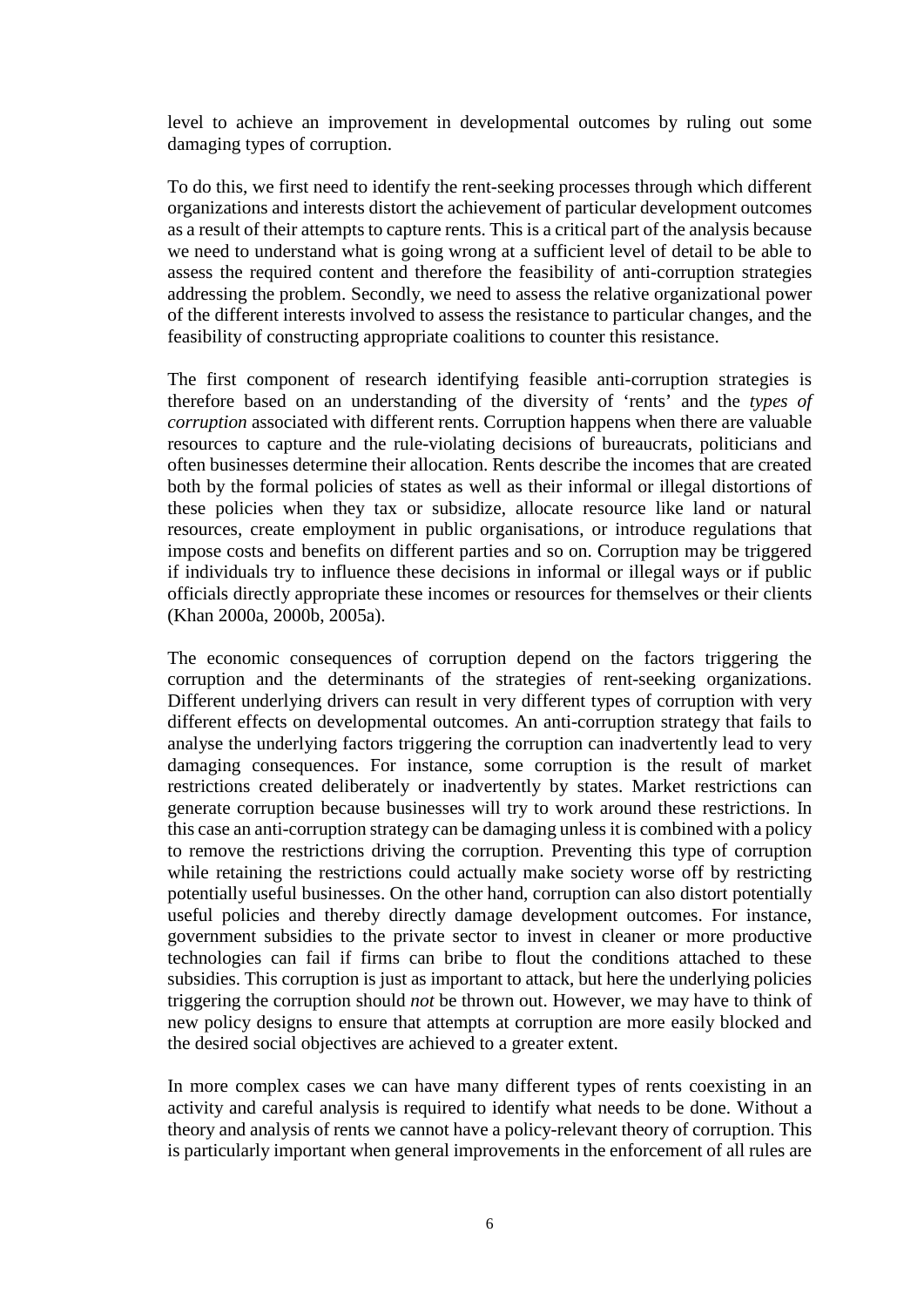not immediately likely, and we are looking for specific anti-corruption priorities targeting adverse outcomes in particular sectors.

The second component of anti-corruption research has to engage with the micro-macro interface between individual decisions and collective power structures as this determines the feasibility of particular types of anti-corruption strategies. Here, the analysis of political settlements (Khan 2010) provides a framework for analysing how the distribution of organisational power can constrain or enable particular types of institutional and policy changes. This is a useful lens for looking at policy interdependencies and the political feasibility of introducing and implementing specific policy combinations in particular contexts.

Governance failures of different types in developing countries often have a common source in the significant 'informality' in the operation of the economy and polity as well as the use of political rents to maintain ruling coalitions. These features of developing countries are related to the dominance and power of organizations that do not have an interest in the enforcement of formal rules in general, but some of them may occasionally want the enforcement of some rules that are aligned with their interest. Anti-corruption policies can only be successful in a sustained way if they are designed to operate in areas of intersection where the interests of at least some powerful organizations can be changed or mobilized through appropriate policy changes to achieve effective support for anti-corruption enforcement activities. For instance, corruption in a particular activity can sometimes be feasibly addressed if incentives for some powerful organizations involved in the corruption can be changed, if new collective action of groups harmed by that corruption can be organized and feasible improvements in some targeted governance capabilities can be achieved. The political settlements framework offers a lens for examining these types of possibilities (Khan 2013a).

## *Evidence gaps*

Our identification of gaps in the evidence on anti-corruption is consistent with the findings of a number of recent surveys of the corruption literature (Johnsøn, et al. 2012; DFID 2015) and we take the research agenda forward in significant ways. The analysis of rent configurations and overlapping types of corruption in different political settlements can help to explain why corruption appears to be so resilient to conventional anti-corruption strategies. If the underlying rent problems are different across sectors and countries, different policy combinations will be required in different sectors and countries. Moreover, if the political settlements describing the relative power and capabilities of organizations is also different, the same policy responses will not be feasible in every context, and this too can explain why different policy combinations will be required in different contexts.

A rents and political settlements approach can also help to explain why much of the evidence on the causes and effects of corruption appears to be so anomalous. If quite different types of corruption are involved in different contexts, the 'average' effects of corruption picked up by statistical analysis will depend on the mix of different types of corruption in different countries. As a result, the overall effects of corruption that statistical exercises pick up can be very sensitive to the choice of countries, sectors and time periods. Corruption can therefore paradoxically appear to be compatible with development in some cases (like the East Asian tigers in the 1960s or China in the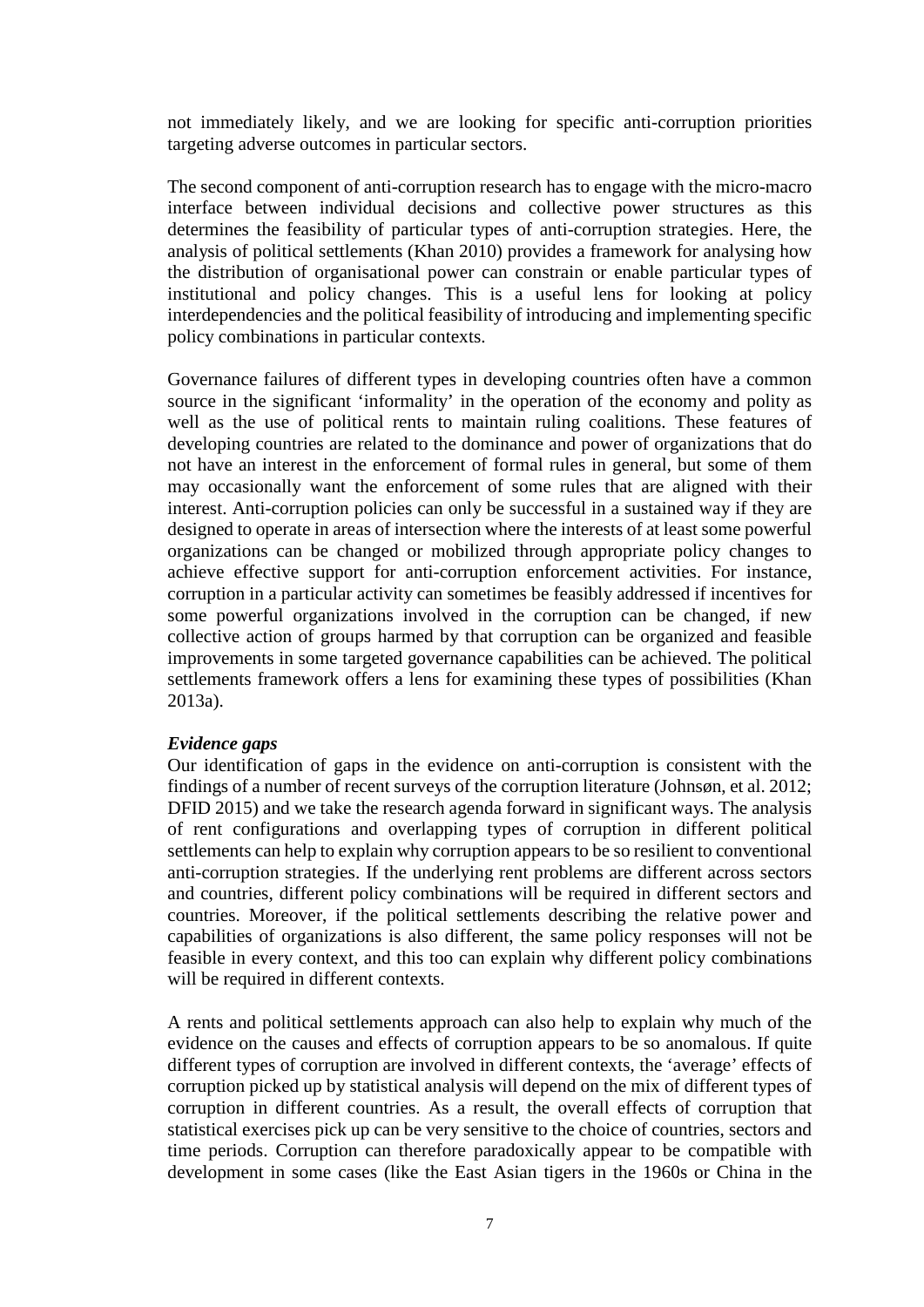1980s) while being seriously damaging in many other developing countries (Rock and Bonnett 2004; Khan 2006a, 2006b).

In the same way, simplistic attempts to identify the efficacy of anti-corruption policies or combinations of policies that can work in every country can produce very weak results (Treisman 2000). This can be explained in two ways. First, countries face a diversity of corruption problems with different and overlapping rents in different sectors and this means that different policy combinations are required for different sectors and problems. Secondly, differences in the political settlements across countries, sectors and regions mean that different combinations of policies may be required to address the *same* types of corruption problem in different political contexts.

#### *Evidence on corruption and the private sector.*

The ability of the private sector to do business in corrupt environments appears to vary widely across sectors and countries, as do the apparent effects of private sector corruption. The effects of private sector corruption can include obstacles to doing business, the prevention of entry, the survival of inefficient firms, overpricing, regulatory failures, investments in the wrong sectors, cost inflation and so on. A few policy instruments cannot address all these problems. General improvements in governance, the rule of law and 'doing business' conditions can help, but we know that progress on these dimensions is slow in developing country political settlements. Part of our research will address general regulatory questions but the thrust will be detailed country- and sector-specific analysis, and cross-country comparisons to identify similar clusters of anti-corruption problems and to generate evidence on these anti-corruption evidence (ACE) clusters in terms of the strategies, difficulties and impacts of anticorruption activities of different types. While there are some general corruption issues affecting the private sector, anti-corruption analysts increasingly recognize the importance of country and sectoral specificities in designing effective programmes (Spector 2005; Campos and Pradhan 2007).

The diverse types of rents and corruption in the private sector means that the private sector cannot be generally treated either as a victim of corruption or as a perpetrator. It can be one or the other or both, depending on sectors and countries. The private sector is often a victim of some types of corruption and is often vocal against it, and at other times it is primarily a beneficiary, and drives corruption through links with bureaucrats and politicians. As a result, private sector support for anti-corruption initiatives at the collective level through business associations and other means has usually been halfhearted and largely ineffective. In many countries, almost all firms are involved in some types of corruption, and even firms that are victims will often not want to rock business arrangements they have developed to solve these problems by exposing their own involvement in corruption. In some cases, the political settlement is such that almost all operations involve some informal or entirely corrupt activity, and this constrains firms from taking particular complaints too far, because public officials can expose them in other areas. In this context, general anti-corruption strategies are unlikely to work, and even very specific ones have to be carefully designed to align interests with feasibility. Our research on private sector corruption will be driven by the recognition that the private sector is diverse and corruption relationships vary significantly across countries, sectors and types of firms.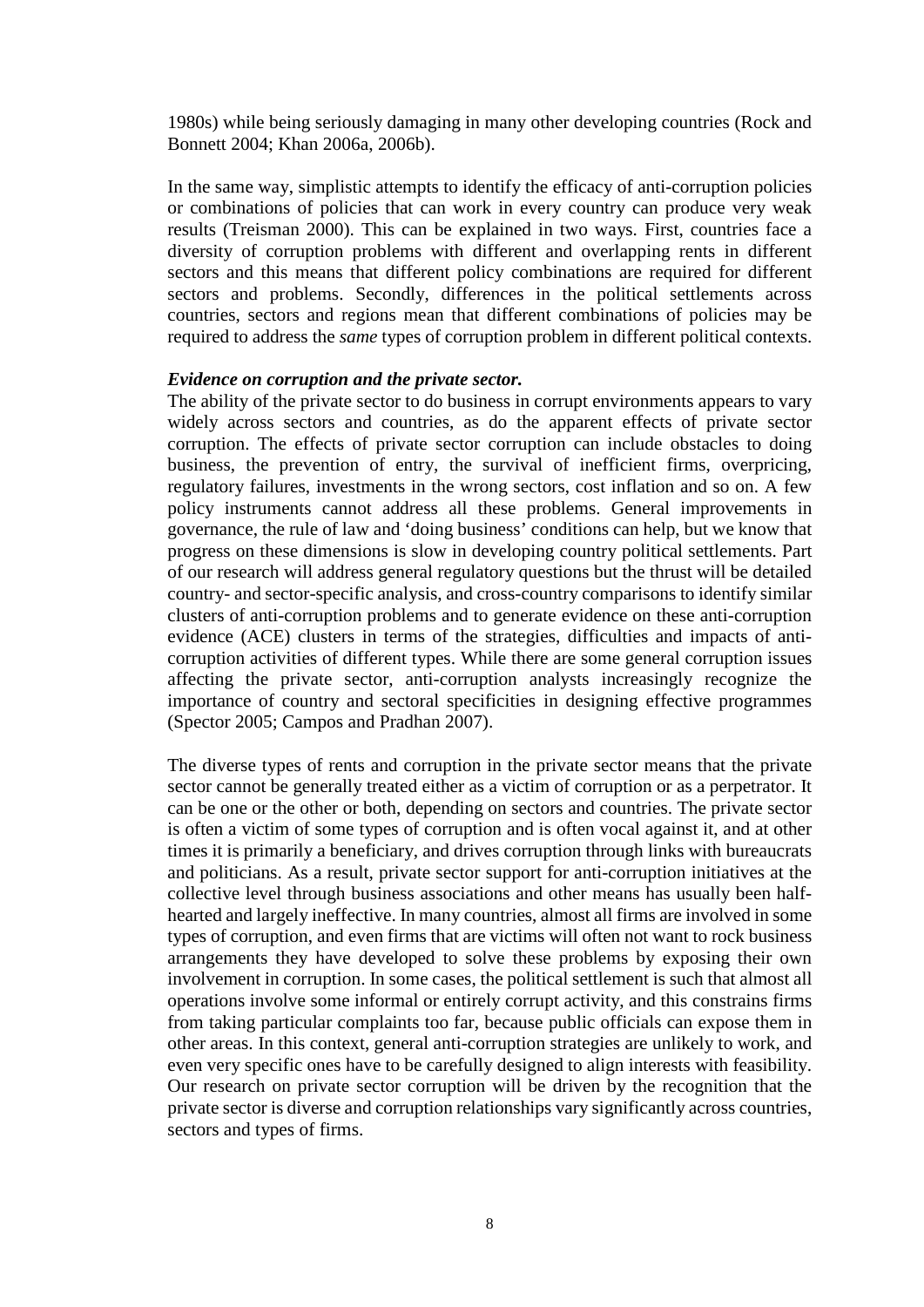The types of corruption a firm can engage in can change over time, with changes of government, at different stages of the firm's life cycle and so on. Evidence and analysis of these differences is critical for identifying feasible and high-impact anti-corruption strategies in particular sectors, and for creating incentives to induce potentially compliant firms to actually begin to support anti-corruption measures. Our work on private sector corruption has demonstrated the usefulness of a process analysis approach for identifying different types of rents and rent-seeking processes in particular activities, and therefore the necessary policy combinations required for effective anticorruption strategies in these contexts (Khan 2014; Mathieson 2014).

The growing evidence base on the problems that drive private sector corruption provided by the World Bank's *Doing Business* initiative has been valuable. However, much of this work assumes that the private sector suffers from particular types of corruption problems that can be addressed by reducing unnecessary market restrictions and failures in the service delivery functions of the state. However, an understanding of firm and sectoral diversity suggests that the corruption driven by unnecessary market restrictions are not the only types of damaging corruption in the private sector. Moreover the corruption driven by market restrictions often do not satisfy our criteria of having a high impact and being feasible to address. Not enough attention has been given to the generation of systematic evidence on other types of rent distortion and rent extractions that the private sector has been implicated in, sometimes as victim but often as a driver. The ACE programme will generate new and complementary evidence on different types of corruption involving the private sector in a diversity of sectors, and classify the most important/feasible anti-corruption strategies in clusters that will allow for comparative policy and research evaluation.

#### *Evidence on policy interdependencies affecting anti-corruption.*

Existing research shows that with the exception of a small number of technical measures like PFM, the vast majority of anti-corruption interventions have weak and contested impacts (Johnsøn, et al. 2012). Attempts to discover effective policy combinations through cross-country comparisons have also delivered limited results. One reason for this is that interdependence makes it very difficult to identify policy effective combinations from regression exercises if effective combinations are very specific to countries and even sectors. Policy effectiveness depends on the presence or absence of supporting policies and governance capabilities but equally, just saying that 'context matters' does not help. Generating useful evidence depends on effective strategies for making the problem of interdependence tractable for analysis. Societies are differently constituted, politically, institutionally and culturally: they constitute different types of 'political settlements'. We believe a tractable method of looking at the relationship between policy choices and the collective characteristics of a society is to use frameworks like political settlements to generate evidence on combinations of policies that are effective in countries with identifiable types of political settlements. This will help policy-makers identify policy feasibility in different contexts as well as priorities for action.

But we need to spell out what we mean by identifying the interdependence between policy combinations and political settlements. The distinction between policy variables and collective institutional and social characteristics is again relevant here. It is not useful to discover a correlation that shows that a particular combination of policies is effective for anti-corruption in a sector or in a country where the political settlement is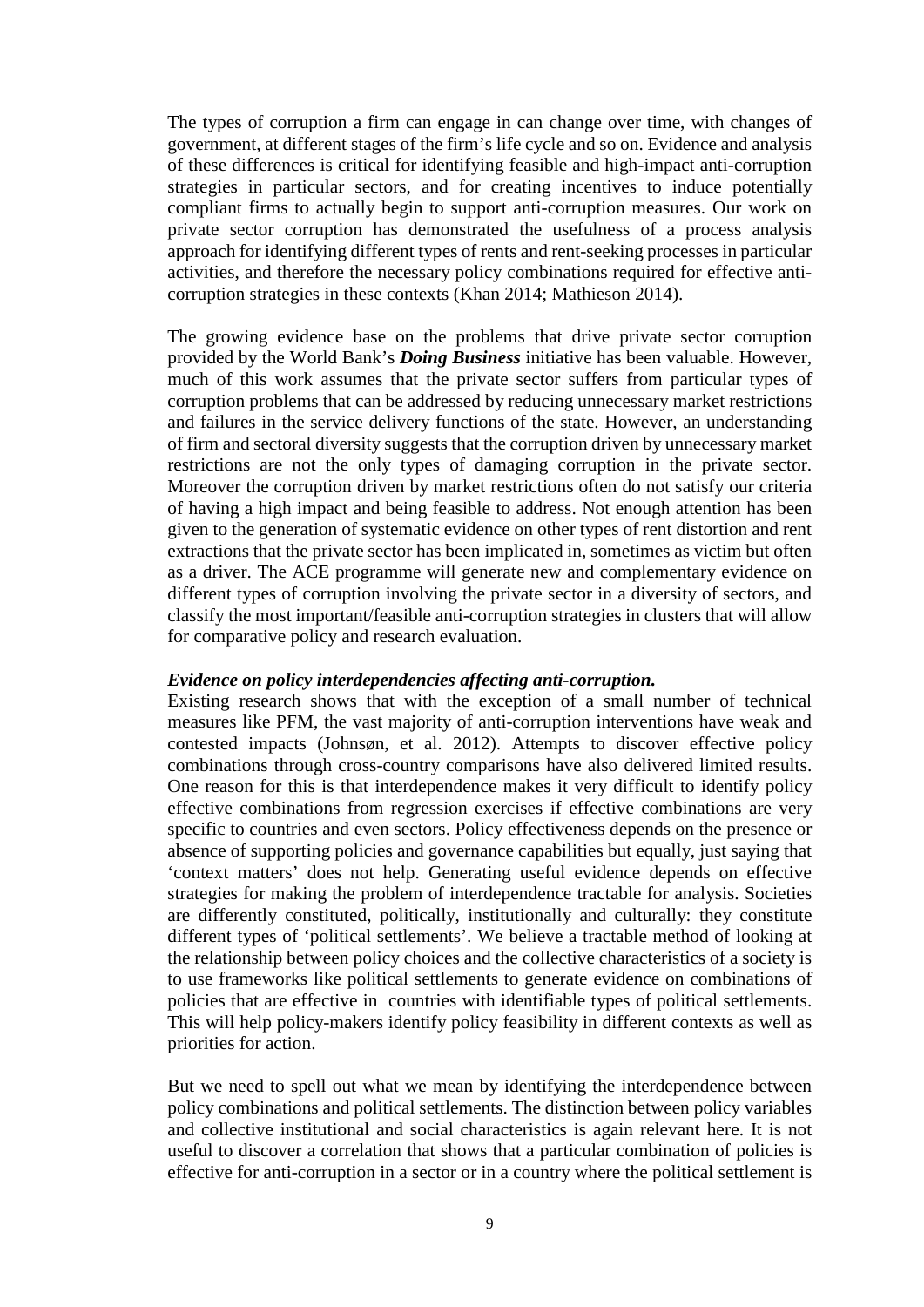very different from our target. Therefore, questions on interdependence have to be framed quite differently. We first have to know the combinations of *policy variables* that we are trying to introduce to solve specific *sectoral* problems in particular *political contexts*. This is why an interdependence analysis must draw on an understanding of rents and corruption typologies as well as political settlements. The policy objective is to develop a methodology for identifying policy combinations of potentially effective policies for improving development outcomes in particular sectors and activities that are sufficiently implementable *given the macro-characteristics of a particular society.*

For this reason, a study of interdependence should focus on specific sectoral questions because interdependencies at a very broad level of aggregation often do not have clear policy responses. At the highest level of aggregation (the developing country as a whole), there are so many interdependent institutions and governance capabilities that are either weak or dysfunctional that policy effectiveness would require too many difficult problems to be simultaneously fixed. This is not feasible, and is one reason why ambitious 'good governance' reforms have not resulted in positive results in most developing countries. This too supports the recognition referred to earlier that anticorruption has to have a strong sectoral focus and work from the bottom up (Campos and Pradhan 2007).

#### *The impact and feasibility of anti-corruption strategies*

The measurement of the level and impact of corruption is not simple and is obviously constrained by the secrecy associated with corrupt practices. Standard approaches to the quantification of levels of corruption include surveys based on perceptions and subjective evaluations, or the observation of 'proxy' characteristics correlated with the corruption. Each of these approaches has its problems (Søreide 2006). For instance, surveys based on perceptions have the problem of subjective distortion and the definition of corruption is generally too broad to distinguish between types of corruption at an operational level. The problem of using proxies (such as delays in health delivery, or leakages from budgets) to infer corruption at the operational level is that variations in these may be due to factors other than corruption. It is often also difficult to define a proxy that is entirely unconnected to outcomes, so unless we are careful, the measure of corruption can get confused with the outcome, and then one cannot be strictly used to explain the other. There is therefore a need for new types of evidence, and to develop the usefulness and applicability of existing proxy indicators and other approaches.

The existing approaches to evidence are also often inadequate because *the magnitude of corruption is often not a good guide to the effects of corruption* as different types of rents may be involved. A rents analysis shows that the impact of corruption depends not only on the extent of corruption (measured by the level of bribes) but also on the extent to which the corruption *distorts the policies necessary for achieving important policy goals*. This is why the same *magnitude* of corruption can have very different effects on development *outcomes*(Khan 2000a, 2000b). Relatively small bribes in some activities (like evading rules on building regulations) can do a lot more damage than bigger bribes elsewhere. This knowledge can help policy design because we know that aggregate levels of corruption may take time to reduce given the characteristics of the political settlement and the prevalence of patron-client politics. Anti-corruption policies that aim to reduce corruption across the board therefore often have limited effects. In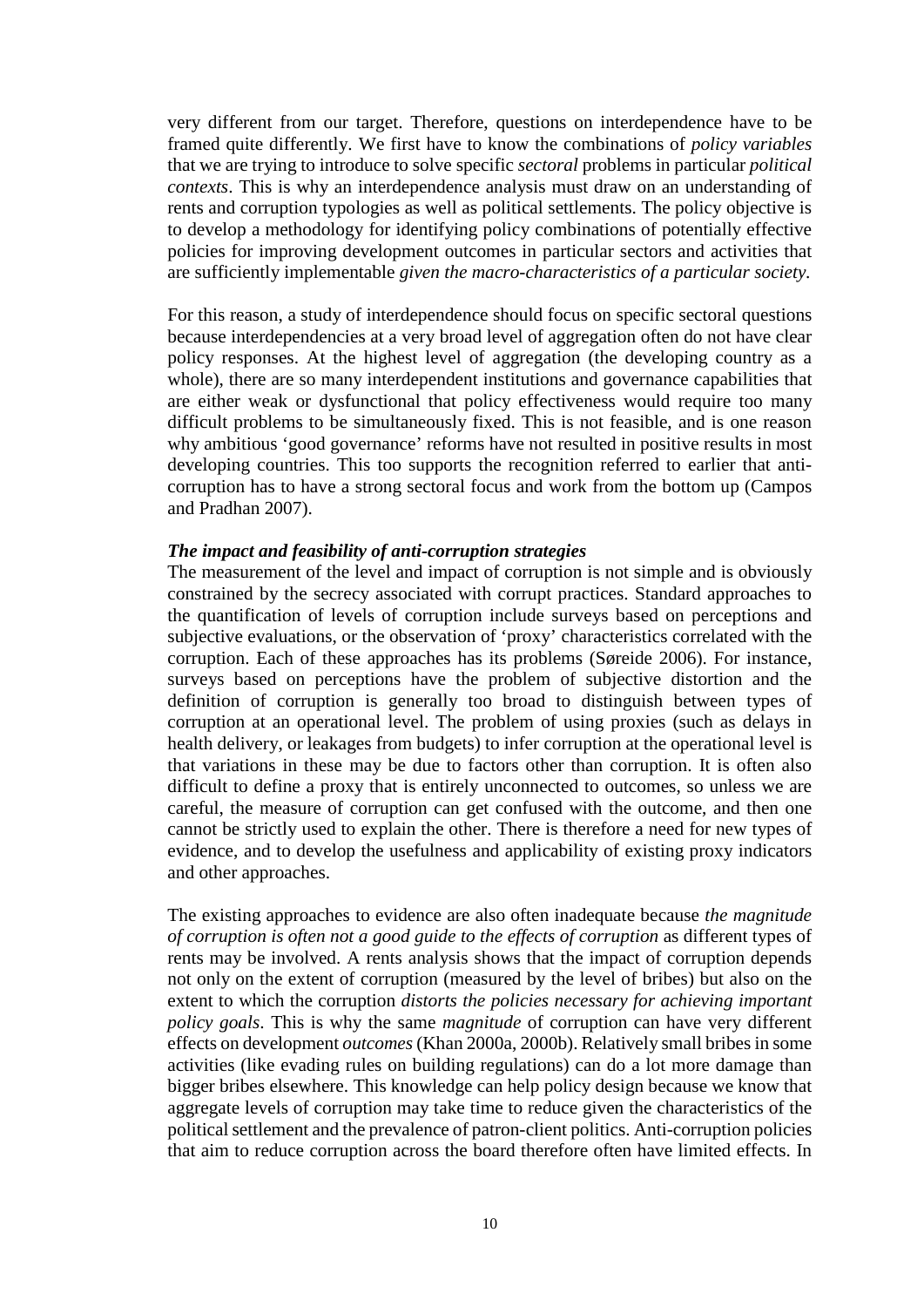contrast, if we can identify the types of corruption that have a high negative impact in some areas, anti-corruption efforts can be targeted in line with our theory of change.

An appropriate response to this challenge is to supplement the aggregated and indirect quantitative evidence with new types of qualitative and quantitative anti-corruption evidence based on pragmatic assessments of impact and feasibility using robust and transparent methodologies. The *impact* of a potential anti-corruption strategy measures the estimated effect of that strategy on development outcomes, and therefore the *desirability* of pursuing that anti-corruption strategy. The assessment of impact cannot be simply based on an assessment of the magnitude of bribes but has to estimate the economic impact of the corruption on outcomes. These could be economic growth, but could also be the effect on other socially desirable outcomes like environmental protection, economic diversification, the inclusion of the poor or of women, health outcomes, equity and so on, depending on the characteristics of the sector or activity being assessed.

The *feasibility* of an anti-corruption strategy is a measure of the difficulty of implementing the specific strategy. Attacking a low-impact variant of corruption can waste policy resources even if it can be implemented, but so can a policy that addresses a high-impact variant of corruption that is not feasible to implement. Feasibility can be measured along a variety of dimensions: how many policies and governance capabilities need to be addressed, how difficult each of these changes are, and so on. The approach to assessing feasibility will depend on the type of corruption in the sector or activity being studied, and the objective is to rank the difficulty of implementation of different anti-corruption strategies and to assess whether the risk of failure is commensurate with the investment in policy implementation and the potential gains if some measure of success can be achieved.

## **3. Feasible and high-impact anti-corruption**

Conventional anti-corruption strategies have delivered poor results in the adverse contexts typical in developing countries where rule violations are widespread. An effective anti-corruption strategy in these contexts will typically require a combination of two responses. First, the anti-corruption strategy is likely to have to enhance the capacities of some critical governance agencies related to the monitoring and enforcement of the rules relevant for that particular corruption problem. But secondly, and this is often not recognized, there also has to be a strategy to create effective localized support from powerful agencies and organizations that can help the enforcement of particular anti-corruption strategies. The second part of the anticorruption strategy is critical in developing countries where widespread rule-violations happen on an everyday basis. *The feasibility of a particular anti-corruption strategy is therefore likely to require not only targeted capacity improvements within relevant governance agencies, but also policy combinations that change the incentives of some relevant and locally powerful players to make the governance and enforcement task feasible.* This approach to anti-corruption is summarized in [Figure 2.](#page-11-0)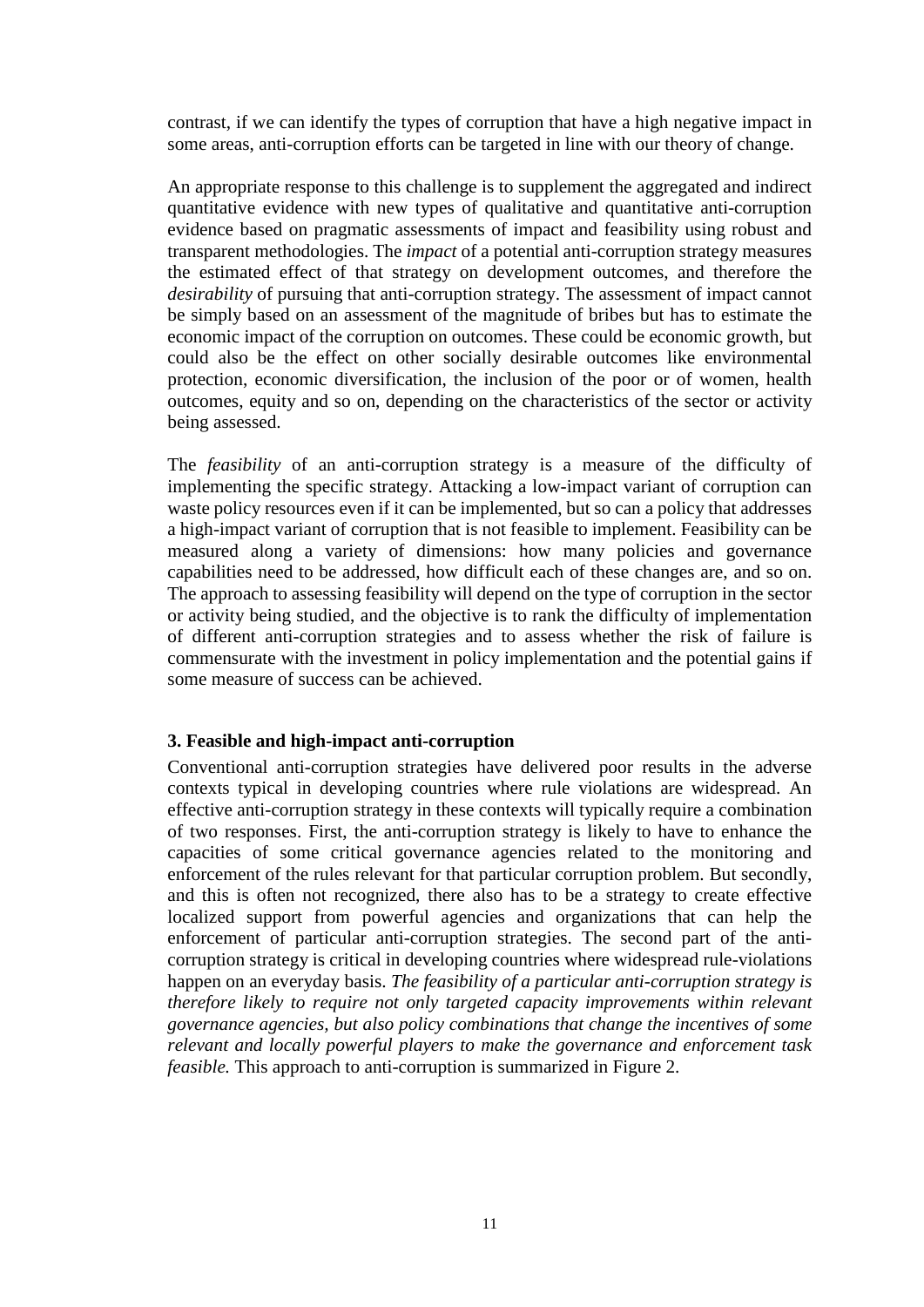

Figure 2 Feasible and High-Impact Anti-Corruption Strategies

<span id="page-11-0"></span>The critical component of this incremental, bottom-up approach to anti-corruption is the identification of various types of strategies for creating localized support for the enforcement of anti-corruption. This in turn involves identifying the incentives and characteristics of critical organizations involved in specific corruption processes at the micro-level. By analysing the rent capture processes and the relative power of the different organizations involved in these processes in particular sectors or activities, it is possible to assess the feasibility of creating coalitions of support for anti-corruption in that particular sector or activity. In the next section we will discuss four broad types or clusters of anti-corruption strategies that can help to create coalitions supporting anticorruption in different types of contexts.

This approach to anti-corruption is underpinned by a particular theory of change. The proposition is that in countries where levels of development and political settlements do not yet allow the effective enforcement of generalized formal rules,

**● IF** anti-corruption can *sequentially attack corruption in sectors and activities where anti-corruption is both feasible and has a high impact*,

- **THEN**, corruption levels will decline at an accelerating pace,
- **BECAUSE**, these targeted strategies will enhance developmental outcomes, helping to create a more broad-based economy with a growing number of powerful organizations that will want rule enforcement in their own interest. This will make possible successively more ambitious anti-corruption strategies. Eventually, strategies targeting higher-level institutional characteristics like the enforcement of a rule of law or society-level transparency and accountability become more likely.

Thus, both the incremental, bottom-up strategy described in [Figure 2](#page-11-0) and the conventional, top-down or systemic approaches to anti-corruption described in [Figure](#page-3-0)  [1](#page-3-0) are required at different stages, with the more ambitious top-down anti-corruption strategies gaining in policy relevance with the level of development and the spread of productive capabilities in the economy. However, the priority in most developing countries is likely to be the bottom-up targeted anti-corruption that is based on a sound analysis of the corruption blocking critical and specific development goals. Much of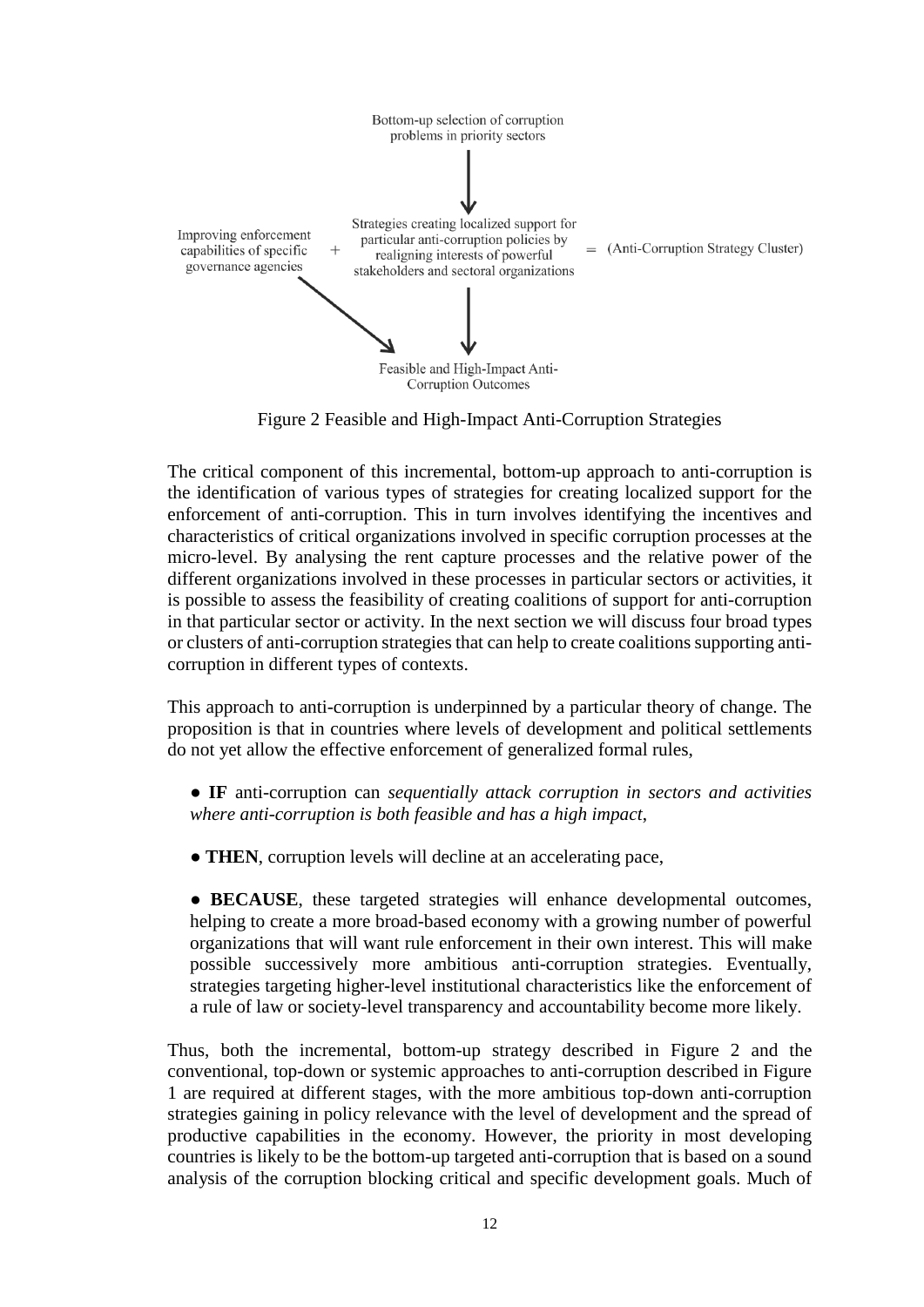the existing anti-corruption evidence and strategies do not satisfy these requirements and our approach to the ACE programme focuses on (but is not restricted to) filling this gap in evidence and policy analysis.

The anti-corruption evidence (ACE) research programme is therefore driven by two 'guiding theories' which respond to key evidence gaps identified in the literature. These provide us with the tools to identify critical research questions and projects and to locate a large number of different research questions in a coherent research map that can generate policy-relevant evidence. These are theories of political settlements, and theories and typologies of rents, rent seeking and corruption. However, within each research question we will use a wide diversity of methods and approaches to identify impact and feasibility of particular anti-corruption strategies.

*A) Political Settlements, Institutions and Governance*. An important strand of recent research we draw on is the literature on how governance in developing countries is constrained by the configuration of their political settlements (Khan 1995, 2010, 2012; Roy 2012). *It is now widely recognized that the poor enforcement of formal institutions in developing countries is not an anomaly that can be solved simply by investing in enforcement agencies or supporting transparency initiatives or the rule of law.* These 'top down' initiatives can sometimes help, but the configuration of organisational capabilities and powers means that informal processes of rent allocation and capture by powerful and largely informal organisations are likely to remain important for some time. In particular, informal power networks are likely to continue to distort the operation of formal institutions in these countries.

The importance of this strand of literature, which engages with a number of related political economy approaches, is twofold. The analysis of the current political settlement and its direction of evolution provides an overall framework for the risk assessment of anti-corruption and other development programmes in a country. Secondly, mapping the relative power of the organisations and agencies involved in a particular corruption process is necessary to determine the feasibility of different anticorruption strategies.

*B) Rents, Rent Seeking and Corruption*. The work of Joseph Stiglitz and other leading economists has shown that different types of rents (broadly defined as incremental income flows associated with particular policies or institutions) can have complex effects (Stiglitz 1989, 1996). Some rents are essential for well-working markets and to achieve good development outcomes (for instance efficiency wages or health sector subsidies), while other rents can destroy value and block development (monopoly rents, predatory extractions). Corruption is likely to be involved whenever policy creates rents in developing countries because their political settlements allow rule-violating behaviour to influence the creation and allocation of particular types of rents. To engage in anti-corruption activities in these contexts, we have to locate the corruption in the context of specific policies and rents to determine the package of policy responses that are required to improve development and welfare outcomes. In some cases anticorruption has to be combined with the *removal* of the policies that created damaging rents, in other cases anti-corruption has to be combined with policies to *strengthen* or *redesign* policies that create socially beneficial rents. Corruption is most damaging when it supports the persistence of damaging rents, or distorts or destroys potential developmental rents (Khan 2000a, 2000b, 2004).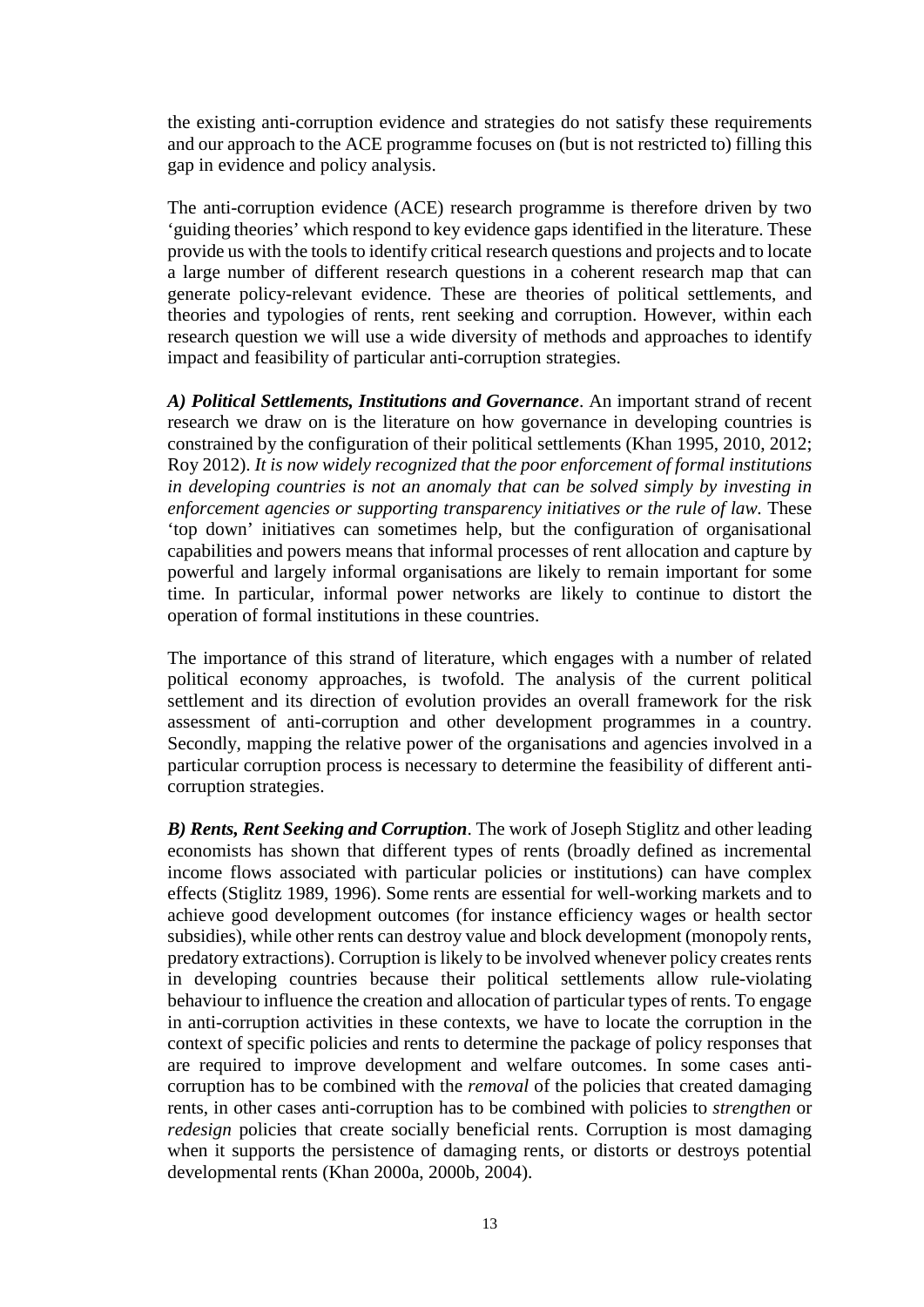#### *Types of corruption, feasibility and impact*

The analysis of rents allows us to distinguish different types of corruption, based on the classification in Khan (2006a). This classification reveals some general characteristics of different types of corruption and indicates the feasibility and impact of anticorruption strategies targeting each of these types of corruption. While several different types of corruption can coexist in particular sectors and activities, it is useful to assess the potential impact and feasibility of anti-corruption strategies targeting particular types of corruption identified separately.

*Market restriction-driven corruption* emerges when there are unnecessary or damaging market distortions created by states either deliberately or inadvertently, which are in turn evaded by businesses and individuals using corruption. Corruption of this type is therefore a response to restrictions like unnecessary red tape, barriers to entry, or regulations that are either unnecessary or that the state does not have the capacity to enforce but which can block productive business activities. These types of market distortions and restrictions create damaging rents by preventing entry into particular sectors or activities, and corruption in this context can paradoxically reduce the overall effects of damaging rents by transferring some rents to public officials to allow some restrictions to be by-passed. This type of 'greasing the wheels' can appear to be efficiency-enhancing in a superficial sense but the problem is that it generates incentives for the persistence of distortions and restrictions and can create incentives for the creation of new restrictions. If this type of corruption is not addressed, the overall efficiency of the economy is likely to decline over time. This is the type of corruption that is implicitly targeted in the World Bank's Doing Business surveys. However, anticorruption activity here cannot simply be to attack the corruption, *it has to simultaneously remove the market distortions*, otherwise society can become worse off as a result of the anti-corruption.

In contrast, in *Policy-distorting corruption*, the underlying state policies and associated rents are potentially socially useful and corruption prevents these policy-induced resource flows from achieving development goals. For instance, health, education, environmental or technology upgrading policies implicitly create rents for different types of organizations providing important services or engaging in activities that have a social benefit. If these rents and the policies allocating them are distorted by corruption and other types of rent-seeking activities, socially desired outcomes are not achieved. This is potentially a very important type of corruption because at the sectoral level in many developing countries, the failure to design necessary policies and regulations in ways that can be effectively implemented can seriously constrain development.

The impact of policy-distorting corruption can vary greatly across sectors and countries. In some cases it can have relatively mild distortionary effects, mainly redistributing the benefits of policy between businesses and public officials. For instance, if the state has the capacity to withdraw rents from organizations that do not perform, public officials can corruptly claim a share of the additional profits of firms and organizations receiving support without significantly distorting the development outcome. This was the case, for instance, in the corruption in the granting of industrial policy support to South Korea's chaebol in the 1960s and 1970s. The redistributive effects of that corruption were undesirable but it did not seriously distort policy and therefore did not constrain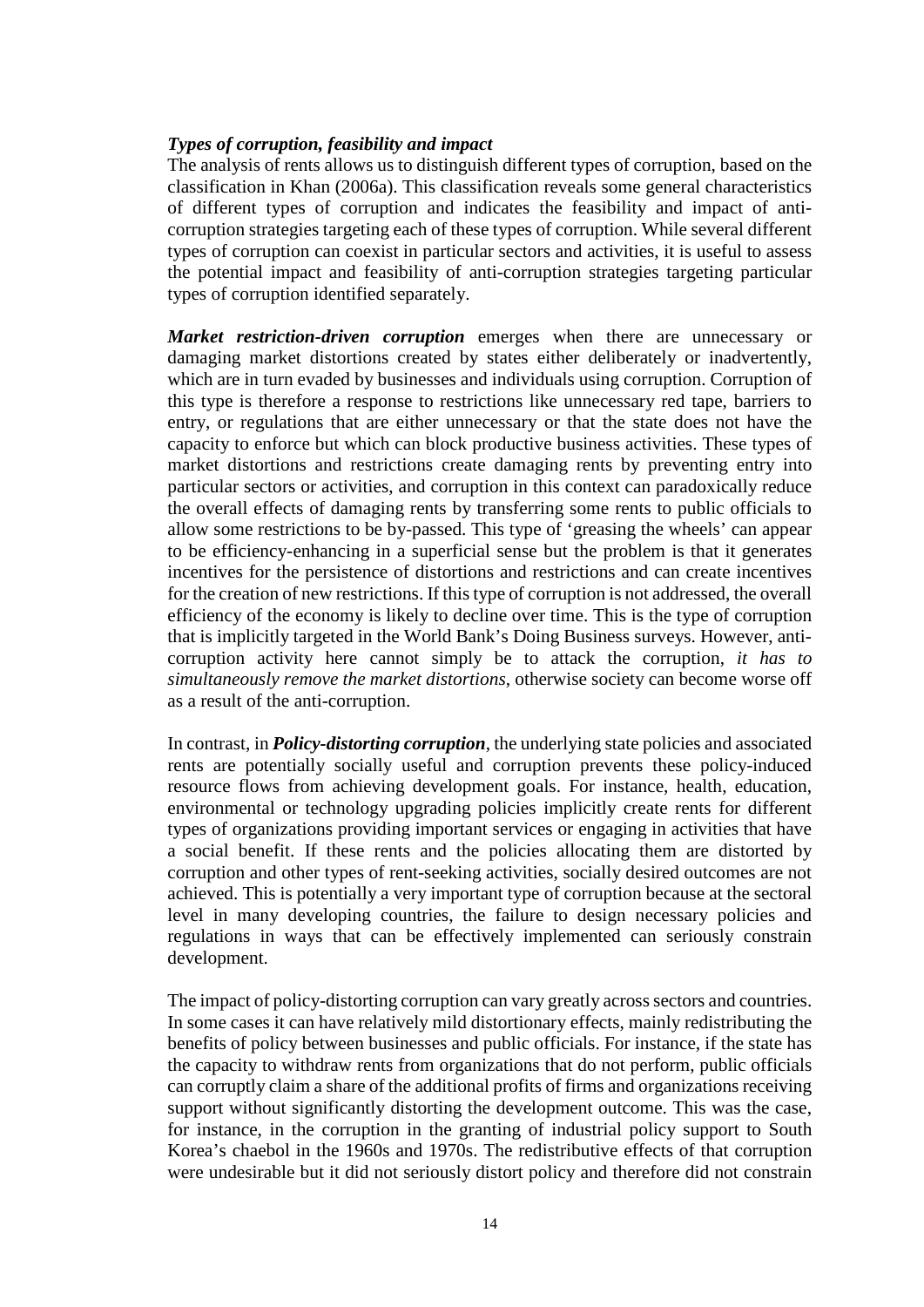the country's development (Khan 2000b). In other cases, the policy-distorting corruption can have seriously damaging effects because the distortionary effect is more significant and results in the wrong organizations getting support or in rents not being withdrawn even when outcomes are very poor. Thus, while policy-distorting corruption is always damaging, the effects can vary significantly across cases. An assessment of the severity of the impact of policy-distorting corruption in different sectors and countries, and the feasibility of responses has to be an important focus of research on anti-corruption.

[Figure 3](#page-14-0) summarizes the critical difference between these two types of corruption in terms of the anti-corruption policy package that is implied. The difference is significant because in one case anti-corruption has to *remove* the underlying policy that drives the corruption while in the other, anti-corruption has to *maintain* the policy structure or redesign it in ways that make the anti-corruption policy feasible. This reiterates why the analysis of the rents involved in particular sectoral or policy problems is vitally important. Policies and interventions that are market restricting and those that are potentially beneficial are not always clearly distinguishable. A transparent analysis is required to identify the characteristics of the rents and the effects of corruption in particular sectors and countries. Without that, an anti-corruption strategy can inadvertently do more harm than good. Moreover, the same sector may have overlapping policies so that some of the corruption in the sector may be driven by market restrictions and some may be policy-distorting. In these cases, which are quite typical, a careful sectoral analysis is required to identify the welfare enhancing anticorruption policy combinations.



Figure 3 Corruption and the importance of a rents analysis

<span id="page-14-0"></span>*Political corruption* describes rent creation and allocation through informal patronclient networks through which powerful groups maintain their power, particularly in political settlements where informal resource flows are a critical part of political allocations. As important elements of this type of corruption are closely related to the type of political settlement, it is often not easy to fight, particularly in developing countries, where patron-client politics and informal rent flows play an important role in political stabilization (Khan 2005a, 2010; North, et al. 2013). The reduction of political corruption is a longer term challenge, and is related to our theory of change identifying the importance of creating a more diversified and productive society with a wide diversity of organizations capable of paying significant taxes. In many cases, therefore, the best response in the medium to short term is to identify the most important power networks and design developmental programmes and policies so as to insulate them as much as possible from political rent capture. The failure to understand the drivers of political corruption has resulted in many anti-corruption initiatives failing. An analysis of the specific political settlement is therefore vital background analysis because the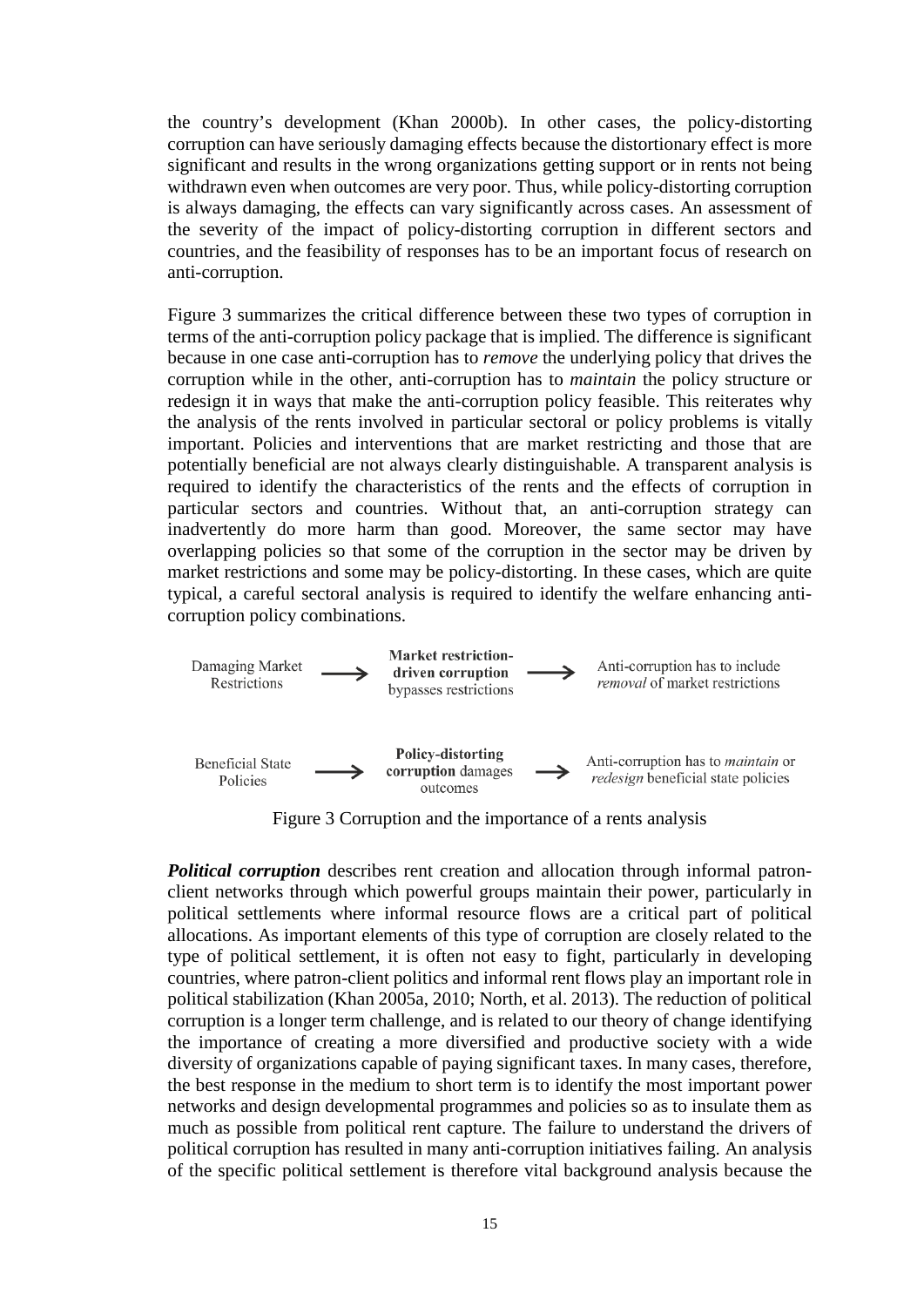feasibility of addressing other types of corruption depends on the ways in which political corruption is intertwined with other corruption.

Finally, *Predatory corruption* is a particularly damaging variant where coercion and violence is used by powerful groups to extract rents. This type of corruption becomes dominant in advanced stages of state failure. Fortunately, while some elements of predatory corruption exist in every developing country, it is not the dominant form of corruption in most cases. When predatory corruption becomes the dominant form of corruption, anti-corruption strategies of the type we are discussing are no longer sufficient. State-building activities and the construction of a less violent political settlement become priorities for society. In principle, the anti-corruption requirement here is to strengthen the enforcement capacities of the state but it also has to ensure that the ruling coalition has sufficient legitimacy to rule without excessive repression. This can be hugely complex and challenging. Our understanding of the policies that can change political settlements in particular directions is still very rudimentary. Misguided policies that have sought to change the political order have often had severe unintended consequences in many countries. Effective policy responses to high levels of predatory corruption are therefore not very feasible given our existing state of knowledge.



<span id="page-15-0"></span>Source: Based on Khan (2014)



On the basis of the discussion above, we can locate anti-corruption strategies targeting each of these types of corruption in terms of their relative impact and feasibility. [Figure](#page-15-0)  [4](#page-15-0) shows the likely impact and feasibility of anti-corruption strategies targeting each type of corruption. In reality, most sectoral activities are likely to involve several overlapping types of corruption. The mix is also important to keep in mind for assessing the feasibility of an effective sectoral anti-corruption strategy. For instance, if significant political or predatory corruption is involved in the operation of a sector, the anti-corruption policy combination may have a low feasibility even if its expected impact is likely to be high.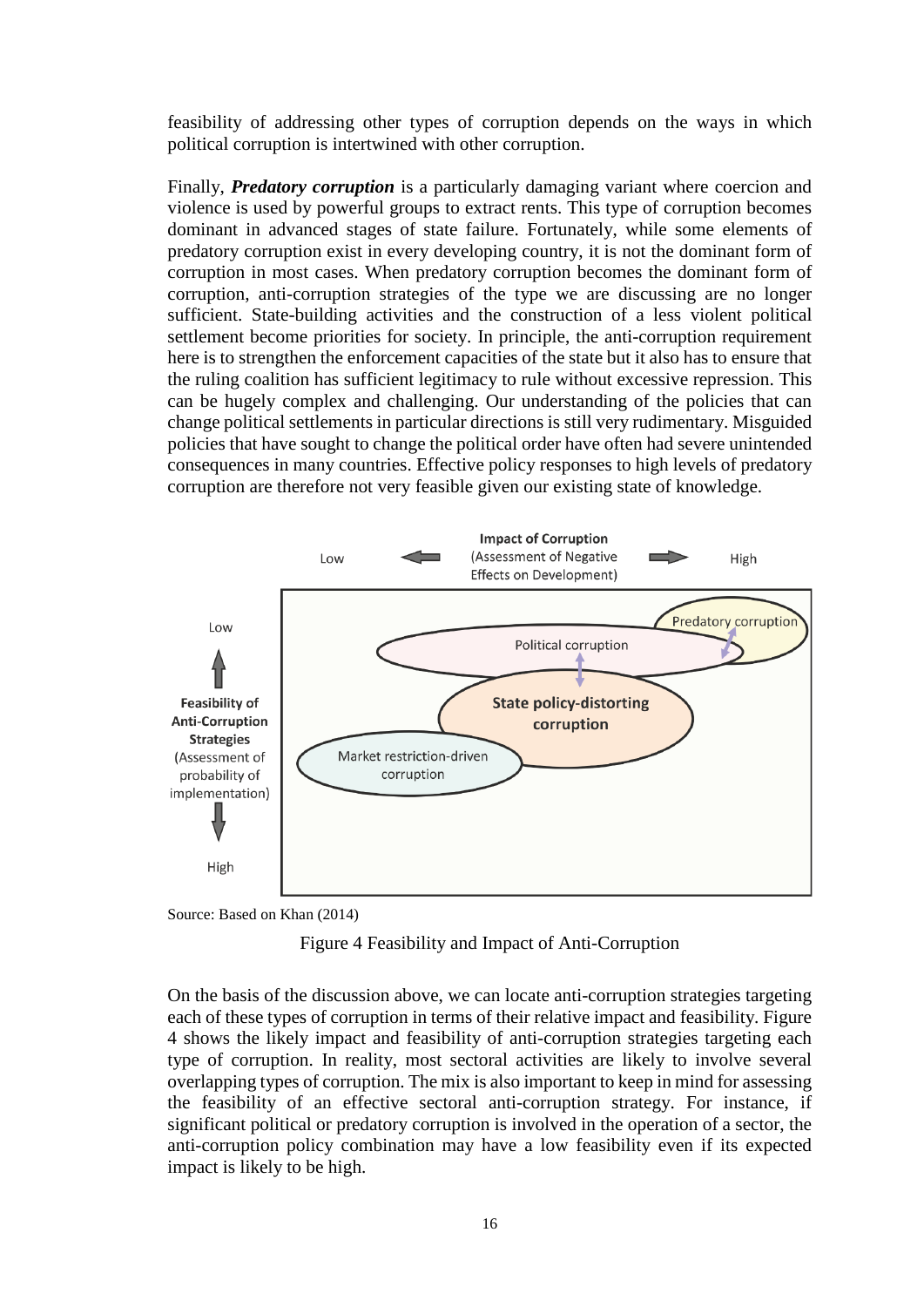Market restriction-driven corruption is likely to be the most feasible type of corruption to address in many cases because anti-corruption may involve the removal of relatively small restrictions in most cases. High powered political organizations are less likely to be dependent on these corruption incomes and may even be persuaded that the removal of some of these restrictions may be in their own interest. On the other hand, the impact on development outcomes of removing particular restrictions and the corruption associated with them may not be particularly high either. In general, therefore, anticorruption strategies that target market restrictions are likely to be *relatively* more feasible but also have a more limited impact on development outcomes taken on their own.

In contrast, policy-distorting corruption can have a range of outcomes, and in many developing countries the negative impact of this corruption can be quite high. But political interests are also more likely to be connected with the allocation and management of these rents and this can make policy-distorting corruption more difficult to address. Nevertheless, anti-corruption strategies targeting policy-distorting corruptions have the most favourable combination of impact and feasibility. Many variants of policy-distorting corruption are relatively feasible to attack while delivering a high impact if removed or reduced. This is why we highlight this variant of corruption in [Figure 4.](#page-15-0) However, some variants of state-distorting corruption can be quite difficult to attack because they may be very closely tied to political corruption. For instance, bank lending rules may be violated to benefit inefficient politically connected companies. Here the corruption involved is not only policy-distorting but also has elements of political corruption and may therefore be more difficult to address. This is shown by the arrow linking some policy-distorting corruption to political corruption in [Figure 4.](#page-15-0)

Political corruption describes a range of rent creation and allocation strategies that are widespread in developing countries and linked to the nature of their political settlements. Some political rent allocations may have a relatively low impact (if they are largely redistributive) and some may have a very high impact (if they distort economic policies or result in political violence). In general political corruption is much more difficult to address because powerful political organizations are involved. This means that despite the high impact of some of these types of corruption, anti-corruption strategies may not fulfil the condition of feasibility in many developing country contexts. Finally, political corruption can at the margins change into predatory corruption, and this is shown by the arrow linking political to predatory corruption in [Figure 4.](#page-15-0)

Predatory corruption is in general the most damaging variant of corruption. In extreme cases, predatory corruption can result in the cessation of all or most normal productive activities and investments. Societies where warlords dominate develop variants of war economies where developmental outcomes are heavily constrained. Predatory corruption is also typically the most difficult type of corruption problem to address because the powerful organizations involved have substantial violence potential by definition, and sometimes have their own armies.

Most sectors and activities are likely to have a mix of types of corruption going on, and the process analysis of different types of rents is essential to uncover what is going on.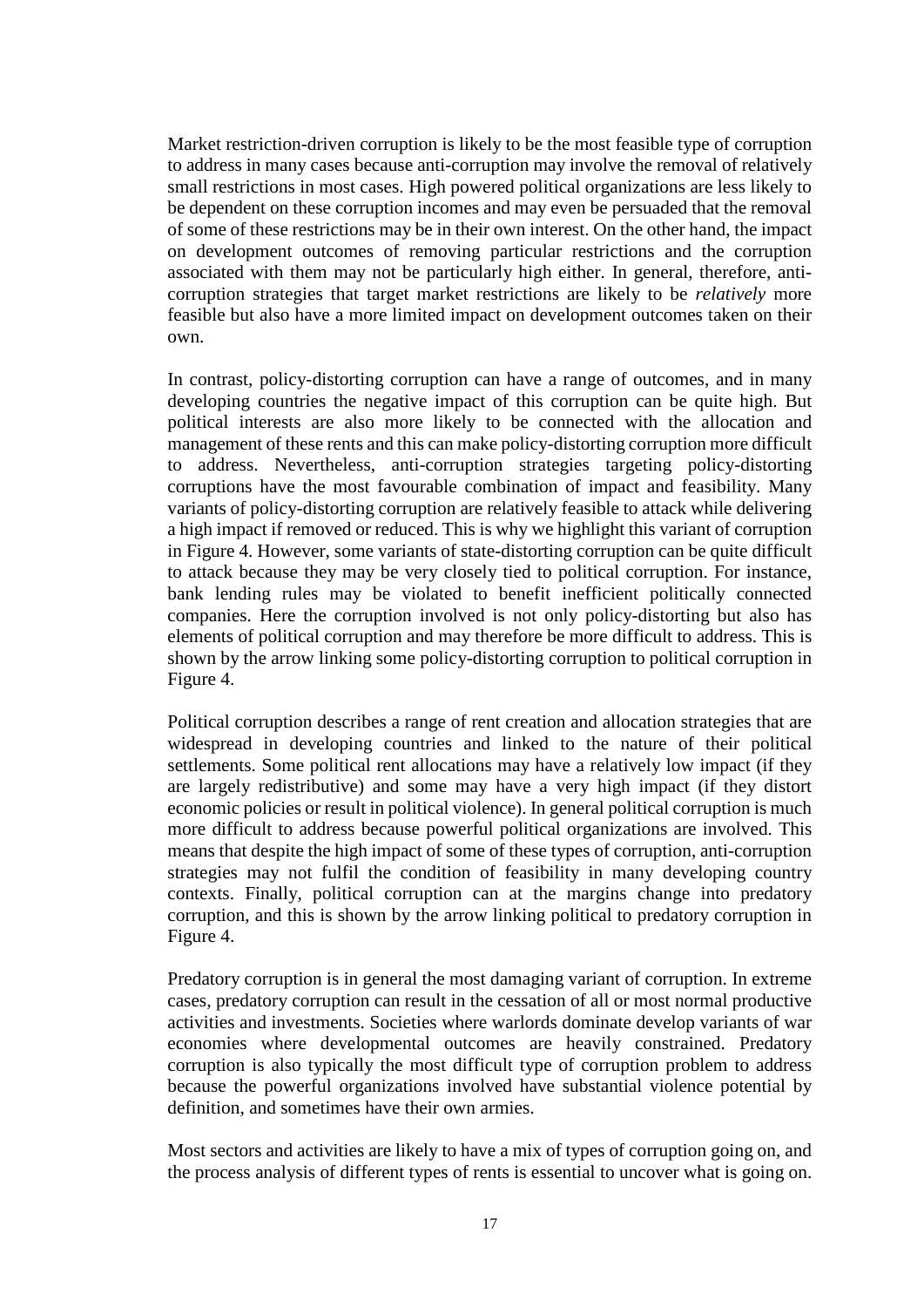In general, we expect the biggest gains are likely to be achieved by anti-corruption strategies that target policy-distorting corruptions, though in particular sectors and activities several types of corruption may have to be simultaneously addressed. Many relevant anti-corruption strategies are likely to have to address combinations of market restrictions and policy design and enforcement problems that drive different types of corruption. In general, anti-corruption strategies for a particular sector is likely to have to identify and target several types of corruption simultaneously.

Our two guiding theories of rents and political settlements therefore define how we begin to look for sectors and activities where anti-corruption may be feasible and have a high impact. However, they do not necessarily determine the theories and methodologies that are most useful for digging deeper into particular research questions and identifying feasible and high-impact combinations of policies that are likely to be effective. A variety of disciplinary approaches can be used to provide deeper insights into the causes of and possible solutions to particular corruption problems. Some questions may use a deeper application of the rents and political settlements approach, others may use entirely different methodologies to look at, for instance, the role of collective action and organisations, specific features of institutions, individual and collective behaviour, legal frameworks and agencies, and so on. In the same way, a wide variety of data collection and processing strategies can be used, ranging from case study approaches to standard statistical techniques, RCTs and so on.

#### **4. Anti-corruption strategy clusters**

The analysis and evidence base on the likely impact and feasibility of different types of anti-corruption strategies are likely to be most useful if the results are comparable across types of problems, sectors and countries. The strategies referred to here are the ones described in [Figure 2](#page-11-0) as strategy clusters relevant for creating support for anticorruption enforcement in particular sectors and activities. There are a variety of ways in which localized support for anti-corruption can be created, and we find that these fall into a few broadly defined patterns that define a number of anti-corruption strategy clusters. As our aim is to generate theory and evidence on the impact and feasibility of different types of anti-corruption activities, we describe these policy clusters as anticorruption evidence (ACE) clusters.

On the basis of our research so far, we identify four initial clusters of strategies that define the starting point for organizing the evidence generated by the ACE programme. Some complex corruption problems may require a combination of more than one of these types of strategies. Moreover, other types of anti-corruption strategies may also emerge in the course of the research, justifying the addition of a number of new ACE evidence clusters. Our four initial ACE clusters are listed below. We also provide examples of research questions on potential anti-corruption strategies that could be classified under one of these clusters.

#### *ACE Cluster 1. Incentive Restructuring Strategies*

*The focus of the anti-corruption strategy here is to change the relative returns to different types of activities in a production or value chain to create support for particular anti-corruption activities within powerful insiders.*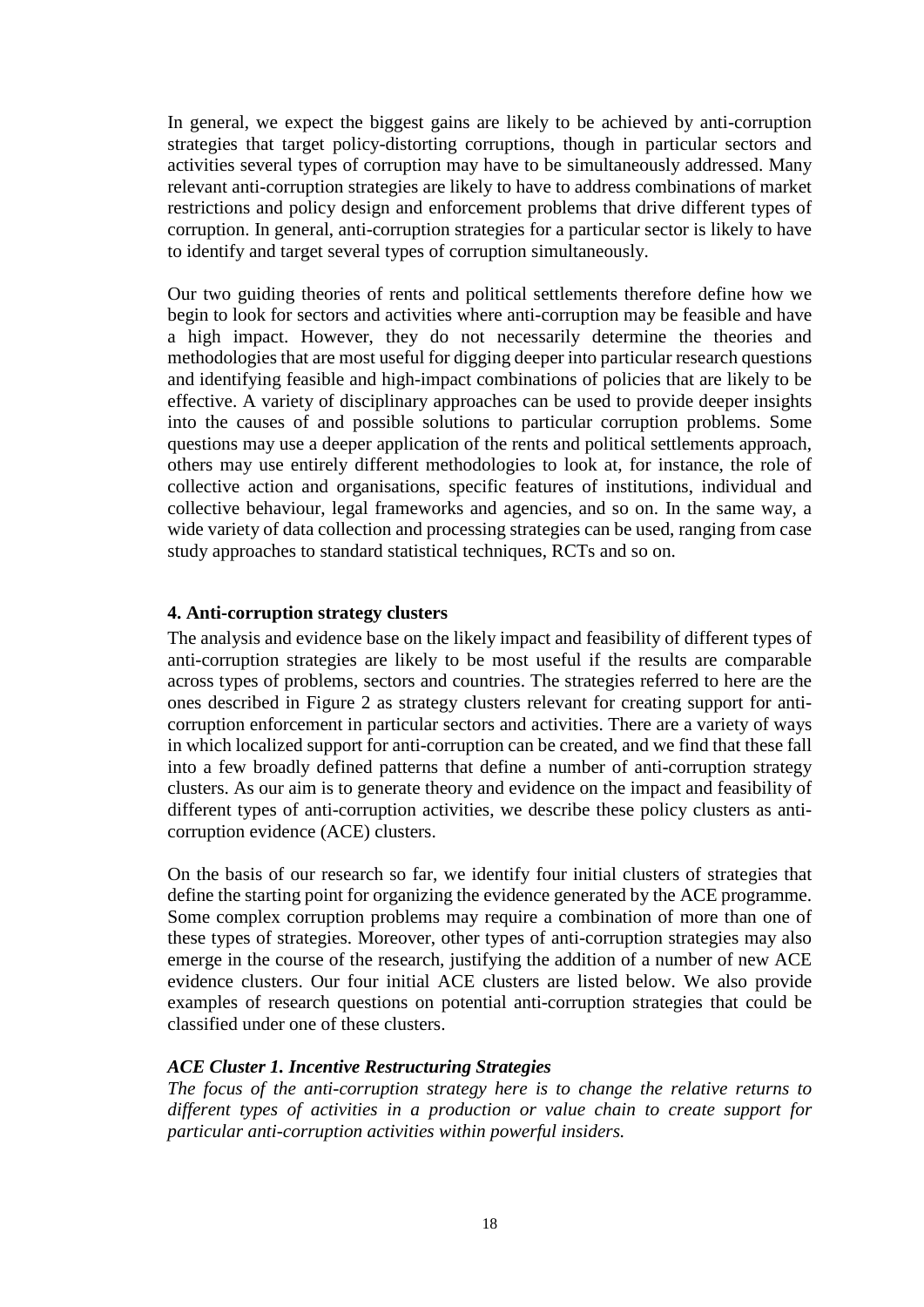Many production activities involve the allocation of policy-created rents at different points of the chain to achieve particular development objectives. Socially harmful policy-distorting corruption emerges when powerful organizations in the private and/or public sectors capture these rents in ways that are detrimental to developmental outcomes. If the organizations engaged in these activities are powerful and they cannot be made to see the benefit of shifting to more productive strategies, attempts to enforce anti-corruption from above are likely to fail. In these cases, a feasible anti-corruption strategy has to involve policy design changes that can increase the returns to productive activities relative to unproductive ones. If process analysis can reveal useful points of entry where feasible policy changes can achieve these outcomes, anti-corruption enforcement can become more feasible because powerful business and state interests that were previously capturing rents in unproductive ways can now begin to get benefits by being productive. This behaviour change can support effective targeted anticorruption strategies in that sector, thereby improving development outcomes.

In this cluster, described as incentive restructuring strategies, policy combinations are sought that can restructure incentives in the production and value chain in ways that may be attractive to powerful players in the system and achieve better development outcomes. If so, the self-interest of these players can be mobilized to support the enforcement of anti-corruption policies that now benefit them, and also help to achieve developmental objectives of the country.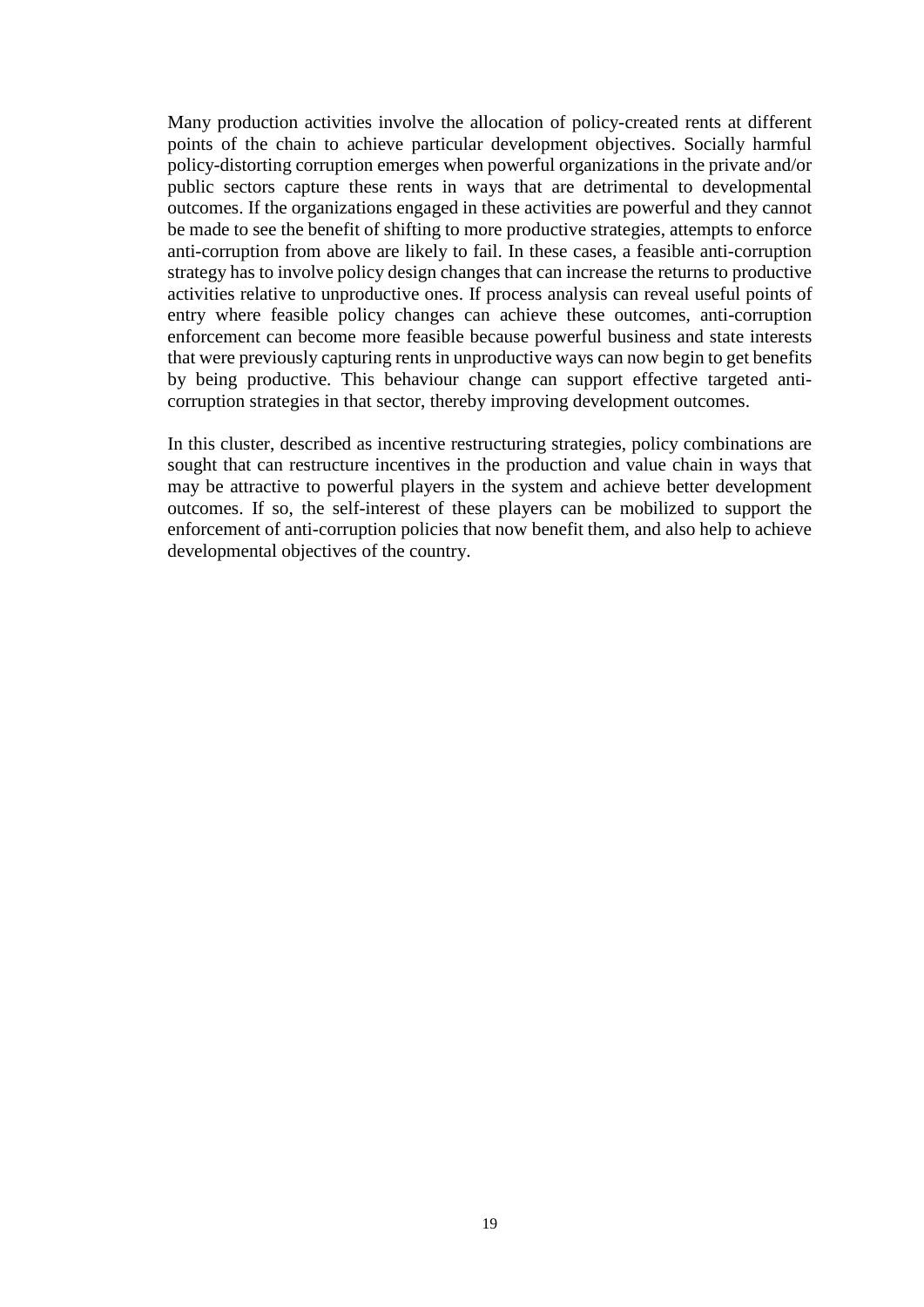## **ACE Cluster 1: Incentive Restructuring Strategies**

## **Illustrative example of problems in the Bangladesh Power Sector**

Private sector power generation in Bangladesh faces an adverse structure of incentives that supports damaging corruption and results in a slowdown in the expansion of power plants and high costs in generation. The policy background is that rents are used to keep the selling price of electricity to consumers much lower than the cost of generation. The difference is absorbed by the state-owned agency that buys power from private producers and sells to consumers. However, this method of delivering rents has adverse consequences for policy-distorting corruption. A large gap between buying and selling prices reduces the credibility of future profits for private power producers because a change of government can expose them to uncertainty in contract enforcement in contexts where contract enforcement is weak. The result is that the long-term profit stream is not very credible for many investors and they seek immediate returns through rent capture at the procurement and construction stage and in negotiating individual contracts that are highly profitable. This results in a high level of opaqueness in the process of granting contracts, drives out investors who are not politically connected and paradoxically, the high upfront profits results in intense competition between connected firms that slows down the allocation of contracts even in the absence of transparency. Powerful players who have the capacity to be productive do not have the incentive to behave in productive ways. However, policy rents can be used differently to reduce the selling price of electricity, for instance by setting up long-term credit at low interest rates for power and infrastructure projects. If the gap between the production price of electricity and the final sale price to consumers is reduced, the credibility of long-term contracts increases, and more serious investors are likely to be attracted to invest in power. This in turn can make some types of anti-corruption strategies targeting corruption in procurements feasible. It can also support measures requiring greater transparency in the awarding of contracts.

## *ACE Cluster 2. Strategies addressing differences in organizational interests*

*The focus of this anti-corruption strategy is to identify differences in interests across organizations who may be involved in corruption for different reasons, to create support for anti-corruption by a sufficient number of potentially compliant firms and organizations.* 

In many sectors and activities, all or most firms or organizations involved in that sector may be engaged in corruption, but for very different reasons. Some firms may lack capabilities to comply with regulations and have to survive by engaging in corruption. Typically this is because they are too under-capitalized, or insufficiently productive to operate in the sector in a rule-following way. But other firms in the same sector could potentially have complied with regulations or survived without resorting to egregious corruption, but the absence of appropriate regulatory conditions that would allow them to comply mean that they too have to be corrupt. Anti-corruption is only likely to be effective in these contexts if policy combinations can be introduced that allow potentially compliant organizations to actually comply. It may also be necessary to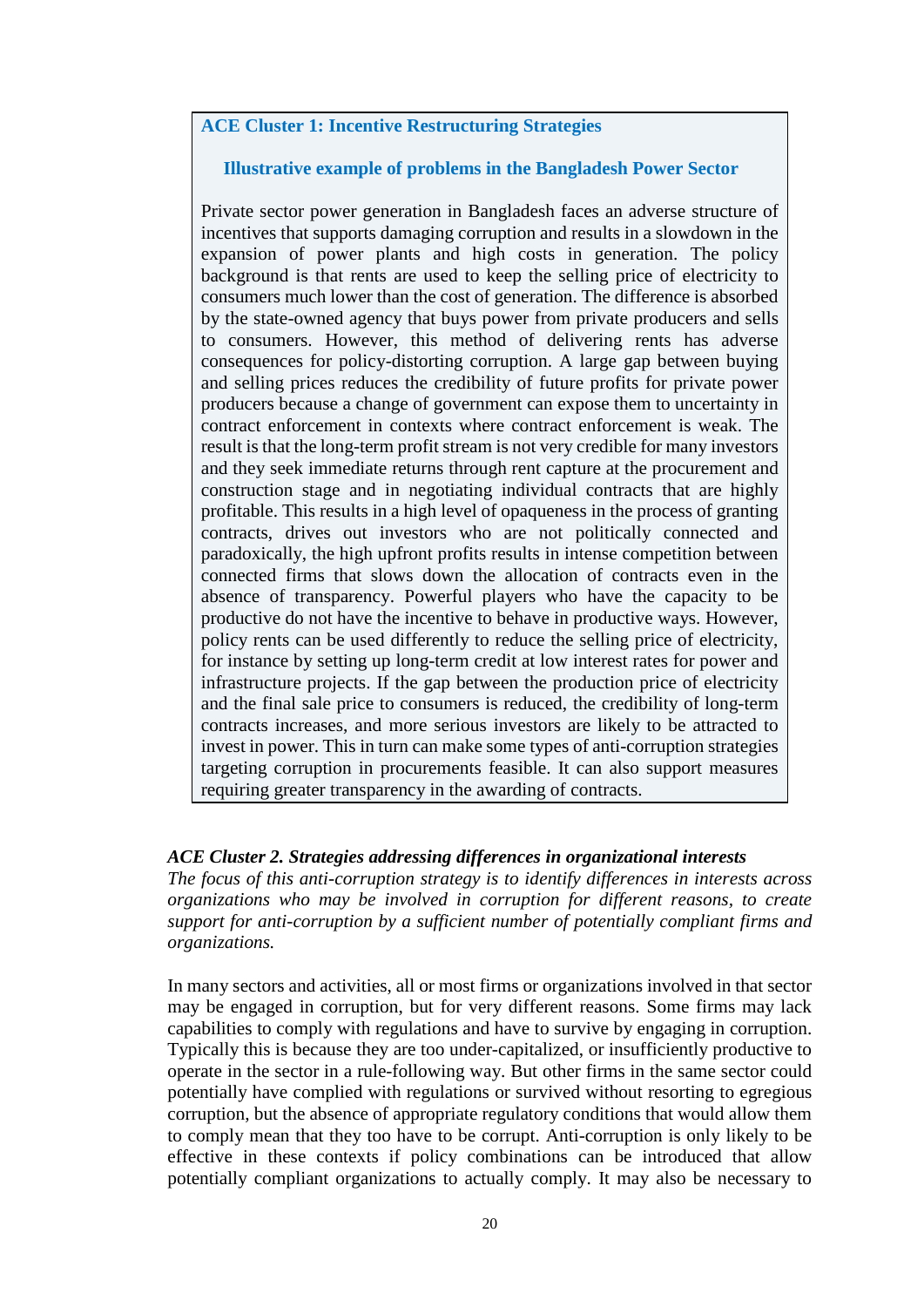introduce exit strategies or consider other means of dealing with organizations that cannot comply, particularly if the enforcement of rules would result in significant immediate hardship or unemployment.

Many sectors with entrenched corruption in developing countries are of this type. Many if not all firms and organizations in a sector are corrupt, but for very different reasons. Anti-corruption strategy has to recognize the heterogeneous nature of organizations and devise strategies that enable the potentially compliant to comply. One reason why anticorruption is so difficult in many countries is that even organizations that want to comply often find that they have to violate rules, and this creates a race to the bottom where all organizations in the sector become corrupt and non-compliant. If the potentially compliant group is significant, policy combinations that enable compliance by the latter can create powerful support that can help to make the overall anticorruption enforcement strategy feasible.

**ACE Cluster 2: Enhancing Compliance by Addressing Differences in Organizational Interests** 

**Illustrative example of Building Regulations in the Bangladeshi garments industry** 

In recent work for DFID on private sector corruption we showed that the failure to enforce building regulations in the Bangladeshi garments industry was related to firm heterogeneity (Khan 2014). Potentially compliant highcapability firms were also violating regulations because they were forced to bribe to get building certification. Many of them then sought to recover this loss by capturing rents through violations. But many other firms violated regulations because they had no capability to meet existing regulations and their profitability depended on violations from the outset. To enable regulatory compliance by the potentially compliant firms, it is necessary to revisit the long list of regulatory requirements given the limited number of inspectors and personnel available for issuing certification in a timely manner. This requires achieving a new social consensus on a more limited list of regulatory requirements that is essential for safety and that can actually be monitored and enforced with feasible improvements in regulatory capabilities. Only then can a large section of firms who want to comply actually become compliant. On the other hand, exit strategies are also required for non-compliant firms because they employ large numbers of poor people. Shutting them out overnight can result in damaging social outcomes. When organisational heterogeneity is the main issue, adequate policy responses involve identifying the different types of firms, organisations or agents so that appropriate policy responses can be identified, their feasibility assessed, and implementation phased in to address the different drivers of violations. If a sufficient number of capable organizations can be compliant and benefit from compliance (as is the case in an export-oriented sector like garments), support can be generated for the application of anti-corruption policy in regulatory enforcement.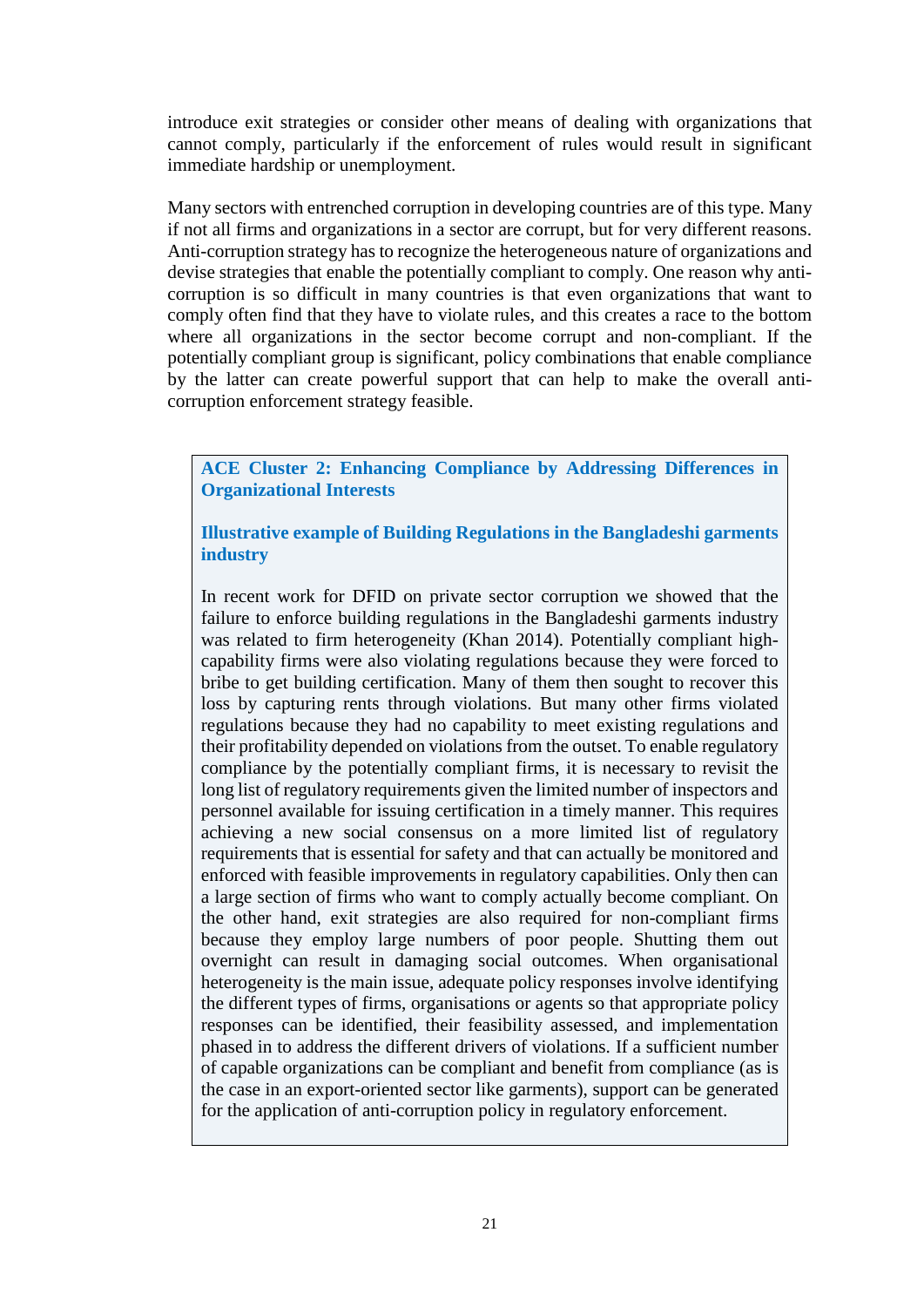## *ACE Cluster 3. Strategies of organizing collective action*

*The primary focus of these anti-corruption strategies is to organize new or already existing groups to engage in collective action to support the enforcement of particular aspects of an anti-corruption strategy.* 

While higher-level enforcement capabilities are weak and are difficult to immediately improve in developing countries, in some cases there are powerful local interests that can be mobilized to assist the enforcement of particular rules that are socially useful. A feasible anti-corruption strategy in some cases may be to support collective action by interests aligned with the enforcement of particular policies or regulations. However, the feasibility of this collective action and the organizations that need to be involved have to be carefully analysed and identified. The organisation of collective action may also require policy support, and again combinations of policies may be required, with the possibility of multiple ways of supporting the collective action.

## **ACE Cluster 3: Organizing Collective Action**

# **Illustrative example of anti-corruption activities led by the Bangladeshi electronics industry**

Some types of corruption driven by powerful interests directly hurt other powerful interests and the mobilization of the latter through collective action can begin to help the enforcement of anti-corruption activities in that sector. As the power of affected groups can be increased through policy support for collective action, less powerful groups who are potentially powerful can be assisted to make a sustainable impact on the enforcement of anti-corruption. The emerging Bangladeshi electronics industry is hurt by the violations of customs duties by powerful networks of smugglers who use corruption to pay less or no import duties on electronics imports. This hurts the learning strategies of emerging electronics producers who fail to achieve productivity growth through learning-by-doing in production that could eventually make them competitive enough to survive without protection. However, to counter this, the electronics industry has begun to organize collective action through its industry association, and it pays investigators to survey shops selling cheap imported electronics products and report them to the National Board of Revenue for further investigation. This pressure occasionally produces results and constrains corruption. A more concerted collective action could improve outcomes further. Other groups of producers or consumers are less well organized and could be supported in similar ways. For instance, the group of small machinery and machine tools producers in Bangladesh could potentially create similar pressure for the enforcement of tax and tariff rules whose violation hurts their productivity enhancement strategies.

## *ACE Cluster 4. Strategies Addressing Contested Rights*

*Some corruption problems emerge because there are overlapping or contested rights and the only resolution available to the contesting parties is to engage in corruption to resolve disputes. Anti-corruption in these areas may only be feasible if policy finds ways of resolving the underlying conflicts.*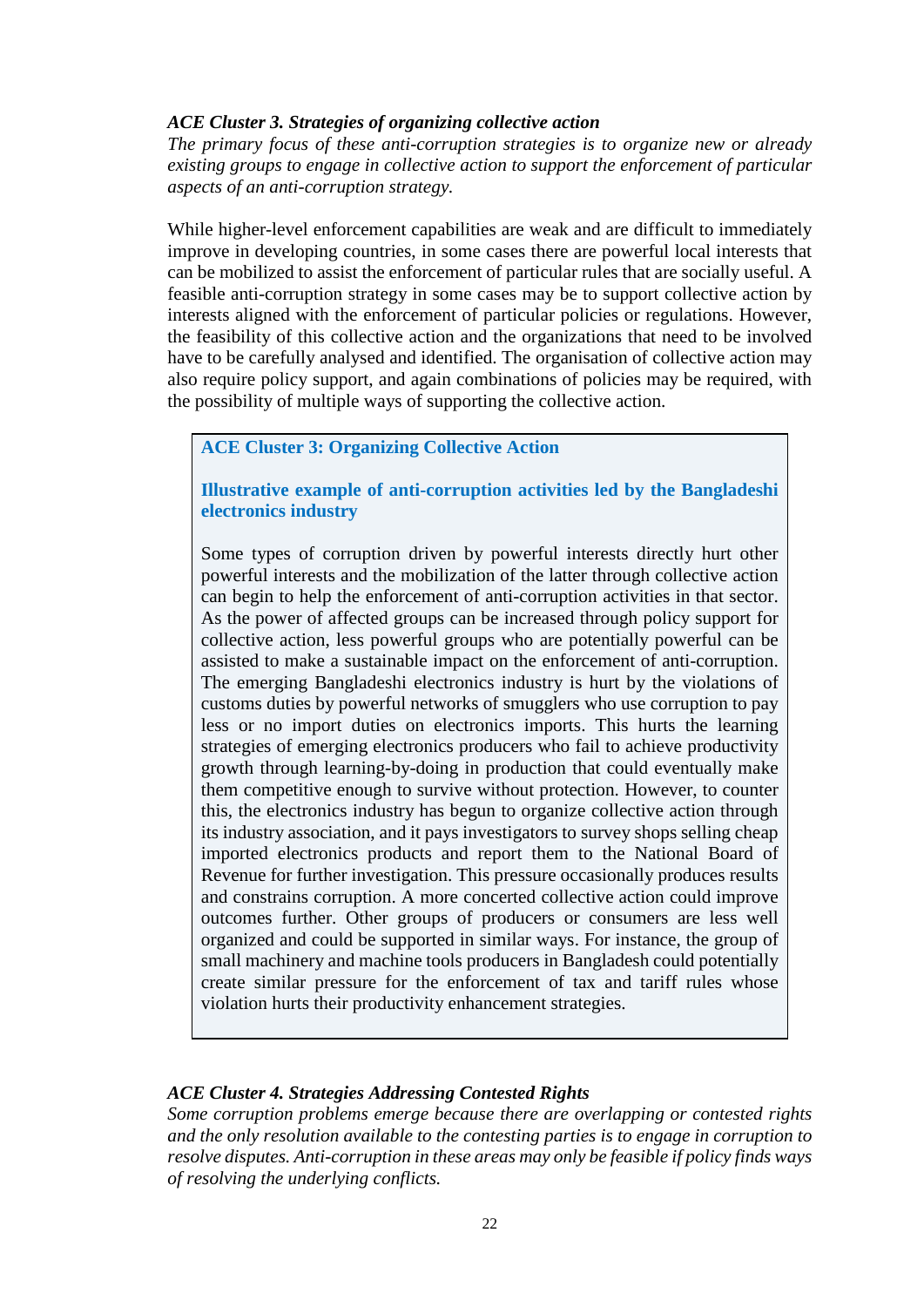The underlying problem here is that several parties may be in conflict over resources or rents that result from (sometimes legitimate) overlapping claims over particular policies or assets. This type of conflict can sometimes emerge because policies and regulations are (often deliberately) badly designed and confer conflicting rights and rents to different people or sometimes to the same person. For instance, there may be several interpretations of the duty payable on a particular import. Resolving these conflicts requires bribes, and in the simplest case, this is just a variant of distortion-driven corruption.

The more significant and less tractable cases are where the conflicts over rights derive from overlapping rights that may each have some legitimacy. In this case, the underlying problem is not just a market restriction or distortion, but something deeper involving conflicting legitimate claims. For instance, different systems of rights may have existed over land and the conflicts between these rights may not yet have been fully resolved. For this type of problem, clarifications or changes in rules or improvements in administrative enforcement capabilities or even collective action responses are inadequate. Effective and legitimate conflict resolution processes have to be devised that can find compromise solutions that offer the parties an alternative, cheaper and more predictable mechanism of conflict resolution compared to competitively bribing land administration officials, judges and others.

## **ACE Cluster 4: Strategies Addressing Contested Rights**

#### **Illustrative example from Land Administration in Bangladesh**

The corruption in land administration in Bangladesh, as in many developing countries, is partly due to administrative corruption related to manipulations of land records. But it is also partly due to inconsistencies in the land records themselves that often reflect legitimate overlapping claims. The BRAC programme of conflict resolution in land claims affecting poor women uses out-of-court conflict resolution processes to find ways of resolving these conflicts. These types of approaches are effectively supportive of anticorruption strategies because they take particular vulnerable groups out of the remit of corruption and their exploitation by land administration officials who may otherwise have charged to 'resolve' their conflicts. Research will estimate the effectiveness of different types of conflict-resolution processes as a mechanism for avoiding corruption-driven resolutions. The interdependency analysis will identify the combination of governance capabilities and policies that enables BRAC to play this role, and to assess its effectiveness given the political settlement. Similar land right conflicts exist in other countries and conflicting claims can drive corruption in other sectors.

#### **5. The research agenda**

The analysis in previous sections identifies a research approach for further work on policy-relevant anti-corruption. The approach can be used both for examining corruption issues affecting the private sector as well as corruption affecting state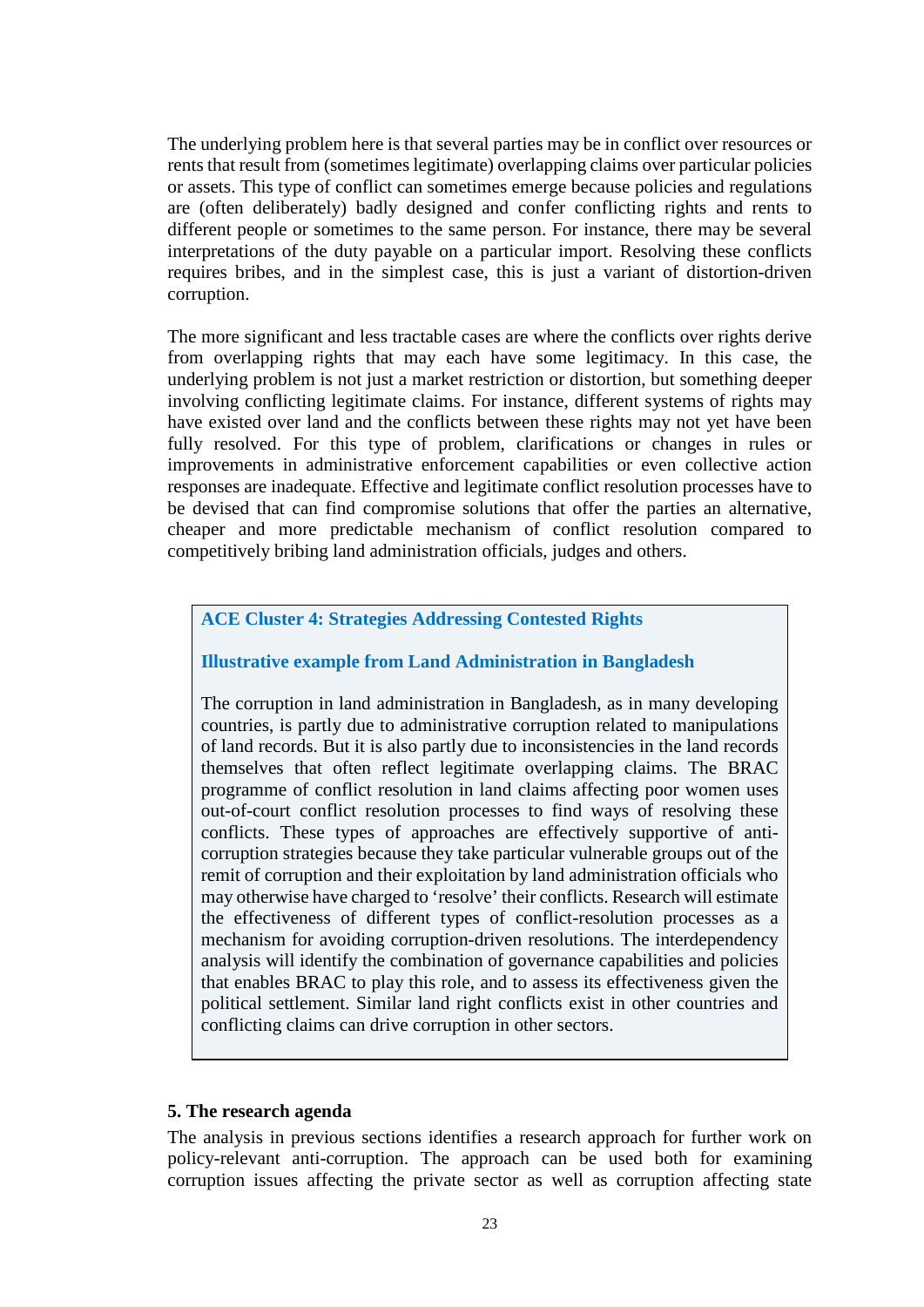policies. In both cases, a similar methodology for identifying feasible and high-impact anti-corruption strategies is potentially relevant. The two following diagrams summarize the sequence of analytical steps in each case for designing and researching questions on private sector corruption and policy interdependencies, and for locating research questions and findings in different ACE clusters.



Figure 5 Analytical Steps in Private Sector Anti-Corruption Research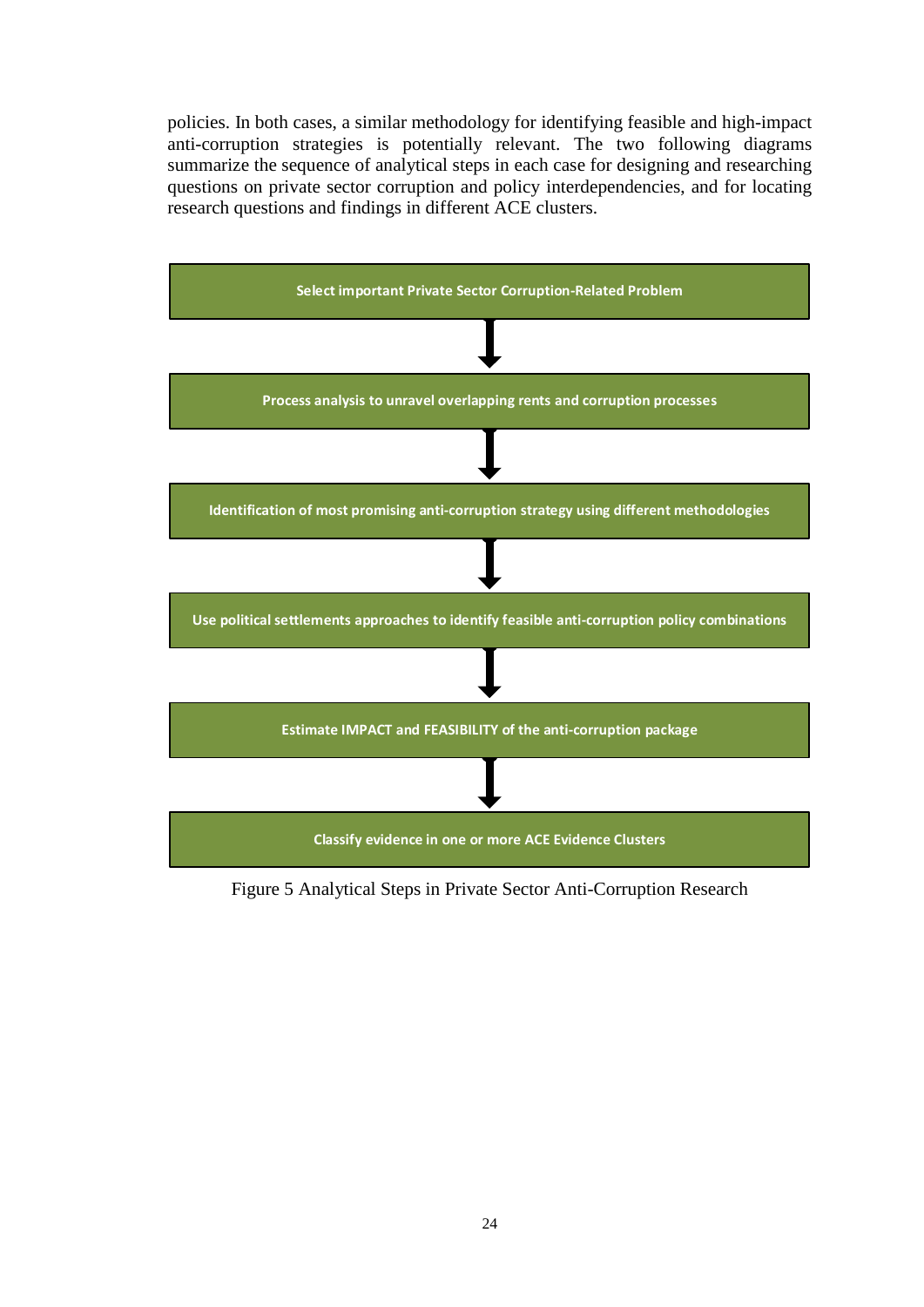

Figure 6 Analytical Steps in Public Policy Interdependency Research



<span id="page-24-0"></span>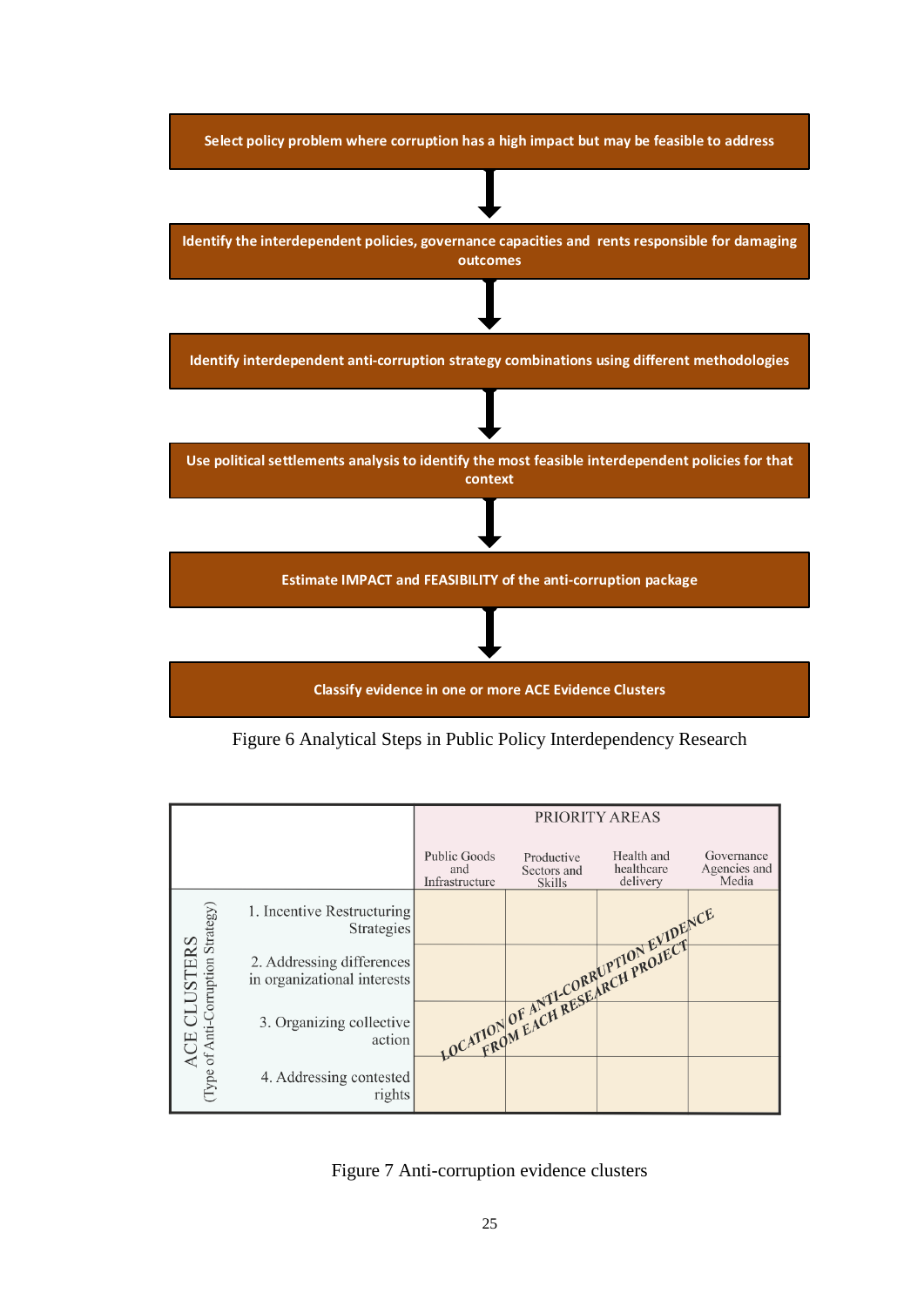The aim in both our private sector and public policy research is to engage in a number of projects in different priority areas to generate evidence on the impact and feasibility of different types of anti-corruption strategies. The anti-corruption strategy that is the focus of each project will be located in one or more of the strategy clusters discussed above, and each study will also be focused on a particular priority area in one or more of our study countries, initially Nigeria, Tanzania and Bangladesh. The impact and feasibility evidence will build up an evidence base on the difficulty and desirability of anti-corruption strategies in each cluster, with further differentiation across priority areas and types of sectors and countries. Over the longer term, this evidence will help us to design better anti-corruption strategies not only in the particular sectors and countries being studied, but by building up an evidence base, it will help to deepen our understanding of effective policy design for anti-corruption policies in a wide range of economic and political contexts [\(Figure 7\)](#page-24-0).

#### **6. References**

Acemoglu, Daron and James A. Robinson 2012. *Why Nations Fail: The Origins of Power, Prosperity and Poverty*. London: Profile Books.

Ades, Alberto and Rafael Di Tella 1996. The Causes and Consequences of Corruption: A Review of Recent Empirical Contributions, *IDS Bulletin (Liberalization and the New Corruption)* 27 (2): 6-11.

Andvig, Jens and Kalle Moene 1990. How Corruption may Corrupt, *Journal of Economic Behaviour and Organization* 3 (1): 63-76.

Campos, J. Edgardo and Sanjay Pradhan (eds) 2007. *The Many Faces of Corruption: Tracking Vulnerabilities at the Sector Level*. Washington DC: The World Bank.

DFID 2015. *Why Corruption Matters: Understanding Causes, Effects and How to Address Them*. Evidence Paper on Corruption. DFID: London.

Huther, Jeff and Anwar Shah 2000. *Anti-Corruption Policies and Programs: A Framework for Evaluation*. Policy Research Working Paper No. 2501. World Bank Operations Evaluation Department: Washington.

Johnsøn, Jesper, Nils Taxell and Dominik Zaum 2012. *Mapping Evidence Gaps in Anti-Corruption: Assessing the State of the Operationally Relevant Evidence on Donors' Actions and Approaches to Reducing Corruption*. U4 Issue October 2012 No. 7. U4 Anti-Corruption Resource Centre: Bergen.

Khan, Mushtaq Husain 1995. State Failure in Weak States: A Critique of New Institutionalist Explanations, in Harriss, John, Janet Hunter and Colin M. Lewis (eds) *The New Institutional Economics and Third World Development*, pp. 71-86, London: Routledge.

Khan, Mushtaq Husain 2000a. Rents, Efficiency and Growth, in Khan, Mushtaq H. and K.S. Jomo (eds) *Rents, Rent-Seeking and Economic Development: Theory and Evidence in Asia*, pp. 21-69, Cambridge: Cambridge University Press.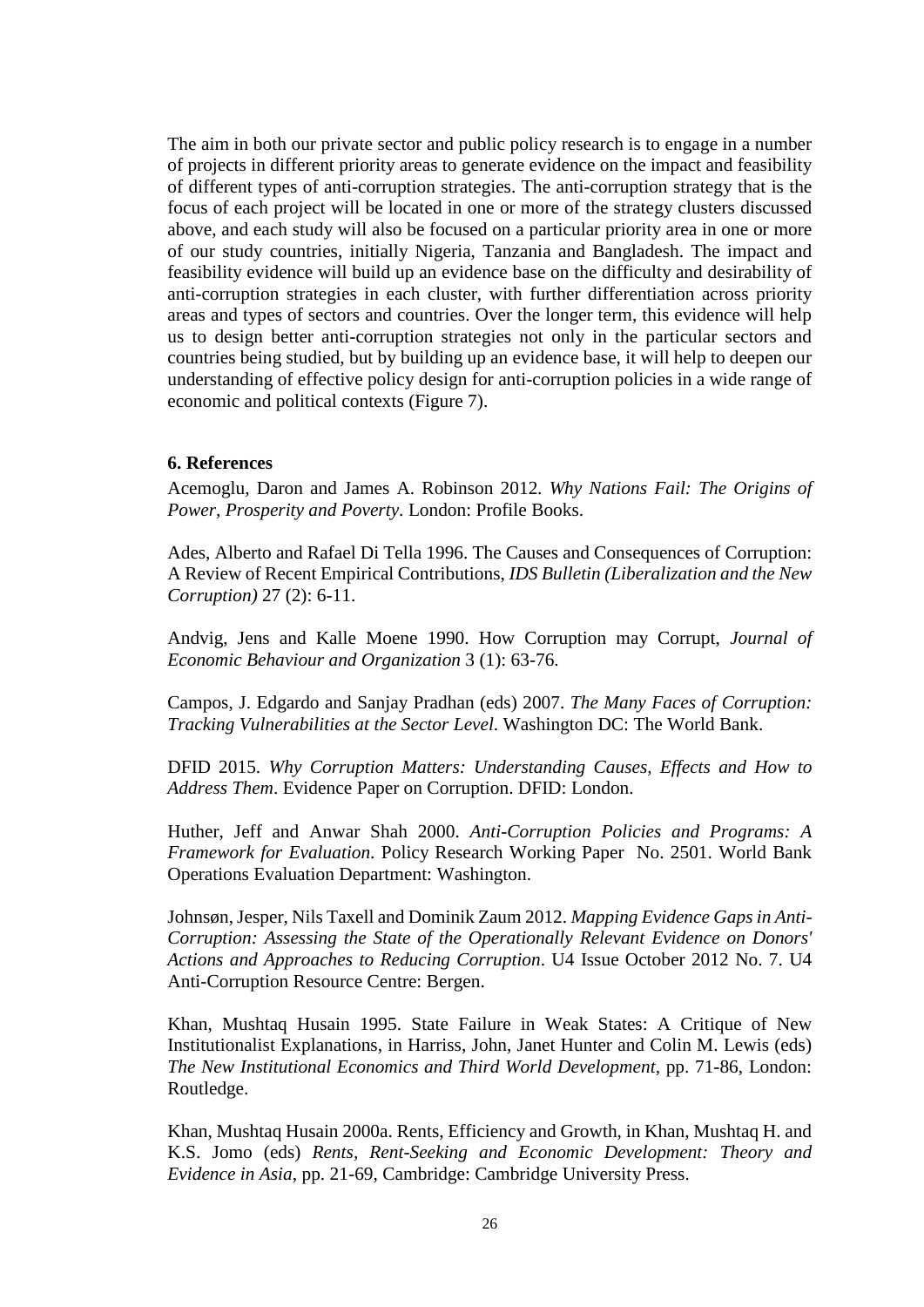Khan, Mushtaq Husain 2000b. Rent-seeking as Process, in Khan, Mushtaq H. and K.S. Jomo (eds) *Rents, Rent-Seeking and Economic Development: Theory and Evidence in Asia*, pp. 70-144, Cambridge: Cambridge University Press.

Khan, Mushtaq Husain 2002. Corruption and Governance in Early Capitalism: World Bank Strategies and their Limitations, in Pincus, Jonathan and Jeffrey Winters (eds) *Reinventing the World Bank*, pp. 164-84, Ithaca: Cornell University Press.

Khan, Mushtaq Husain 2004. State Failure in Developing Countries and Strategies of Institutional Reform, in Tungodden, Bertil, Nicholas Stern and Ivar Kolstad (eds) *Toward Pro-Poor Policies: Aid Institutions and Globalization*, Proceedings of Annual World Bank Conference on Development Economics, pp. 165-95, Oxford: Oxford University Press and World Bank. Available [<http://eprints.soas.ac.uk/3683>](http://eprints.soas.ac.uk/3683)

Khan, Mushtaq Husain 2005a. Markets, States and Democracy: Patron-Client Networks and the Case for Democracy in Developing Countries, *Democratization* 12 (5): 705-25.

Khan, Mushtaq Husain 2005b. The Capitalist Transformation, in Jomo, K.S. and Erik S. Reinert (eds) *Development Economics: How Schools of Economic Thought Have Addressed Development*, pp. 69-80, London and New Delhi: Zed Press and Tulika.

Khan, Mushtaq Husain 2006a. Determinants of Corruption in Developing Countries: the Limits of Conventional Economic Analysis, in Rose-Ackerman, Susan (ed.) *International Handbook on the Economics of Corruption*, pp. 216-44, Cheltenham: Edward Elgar.

Khan, Mushtaq Husain 2006b. *Governance and Anti-Corruption Reforms in Developing Countries: Policies, Evidence and Ways Forward*. G-24 Discussion Paper Series: Research Papers for the Intergovernmental Group of Twenty-Four on International Monetary Affairs and Development No. 42. United Nations Conference on Trade and Development: New York and Geneva. Available [<http://www.unctad.org/en/docs/gdsmdpbg2420064\\_en.pdf>](http://www.unctad.org/en/docs/gdsmdpbg2420064_en.pdf)

Khan, Mushtaq Husain 2010. *Political Settlements and the Governance of Growth-Enhancing Institutions*. Research Paper Series on Governance for Growth. School of Oriental and African Studies, University of London: London. Available [<http://eprints.soas.ac.uk/9968>](http://eprints.soas.ac.uk/9968)

Khan, Mushtaq Husain 2012. The Political Economy of Inclusive Growth, in de Mello, Luiz and Mark A. Dutz (eds) *Promoting Inclusive Growth: Challenges and Policies*, pp. 15-54, Paris: OECD Publishing. Available [<http://dx.doi.org/10.1787/9789264168305-3-en>](http://dx.doi.org/10.1787/9789264168305-3-en)

Khan, Mushtaq Husain 2014. *Corruption and Private Sector Development: Bangladesh Case Study*. DFID Corruption and Private Sector Development Study. DFID: unpublished report.